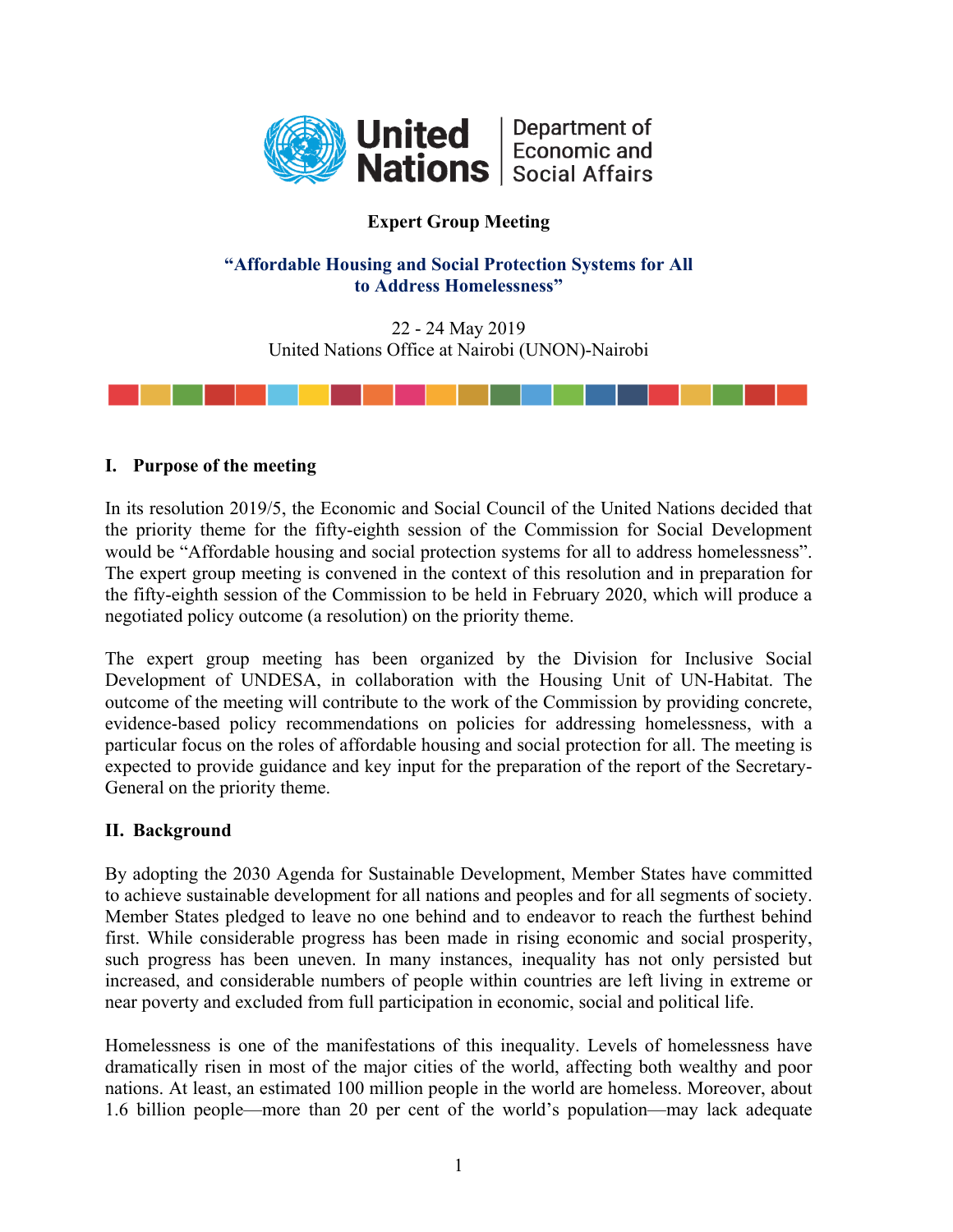housing. Addressing homelessness assists Member States in implementing various SDGs, in particular, SDG target 1.3 to implement nationally appropriate social protection systems and measures for all, including floors, and by 2030 achieve substantial coverage of the poor and the vulnerable, as well as SDG target 11.1 to ensure access for all to adequate, safe and affordable housing and basic services. Identifying the persons experiencing homelessness, determining the drivers of homelessness, and devising successful policies to combat homelessness will also contribute to the pledge to leave no one behind.

### **III. Summary of discussions**

### **Opening session**

On behalf of Ms. Daniela Bas, Director of the Division for Inclusive Social Development, UNDESA, Ms. Makiko Tagashira delivered introductory remarks, by welcoming the participants and thanking UN-Habitat for an excellent collaboration. She stated that homelessness affects people of all ages, genders and socio-economic backgrounds in countries at different stages of development. The main causes of homelessness are structural, such as poverty, inequalities, unemployment or job insecurity, and lack of affordable housing. Social and economic policies must be in place to address these root causes.

There are also personal and family circumstances, which cause individuals and families to become homeless. For instance, people who lose their job, or with a serious illness or disability, are more vulnerable to eviction, foreclosure and homelessness. Abandoned children, AIDS orphans, children or youth with parents in prison, or orphaned children who have "graduated" from their orphanage often end up living on street. Many women who have escaped domestic violence/abuse or men who have left an institution often become homeless if they do not have any support networks. Moreover, climate change, natural disasters and conflicts are now contributing to the problem by uprooting and displacing entire communities.

All these issues are spread across the three dimensions of the 2030 Agenda for Sustainable Development, namely economic, social and environmental. By focusing on homelessness, the Commission can assist Member States in implementing various SDGs and fulfil the pledge to "leave no one behind". Social policies need to be strengthened so that all people can access affordable housing and social protection. In concluding her remarks, Ms. Tagashira expressed the hope that this meeting would identify existing gaps, priority areas for interventions, concrete policies and strategies to combat homelessness.

On behalf of Victor Kisob, Deputy Executive Director of UN-Habitat, Mr. Christophe Lalande, Housing Unit Leader at UN-Habitat, welcomed the participants and set out the objectives, background and expected outcomes of the meeting. He expressed his concerns on the increasing number of people who are homeless. The last time a global survey was attempted by the United Nations in 2005 an estimated 100 million people were homeless worldwide. A follow-up study by UN- Habitat in 2015 showed as many as 1.6 billion lived in inadequate housing conditions. Building, buying or renting a home is increasingly becoming out of reach to millions. Additionally, homelessness is a gross violation of the Right to Adequate Housing, to security of person, to health, to protection of the home and family and to the freedom from cruel and inhuman treatment. Adequate, affordable, well-located housing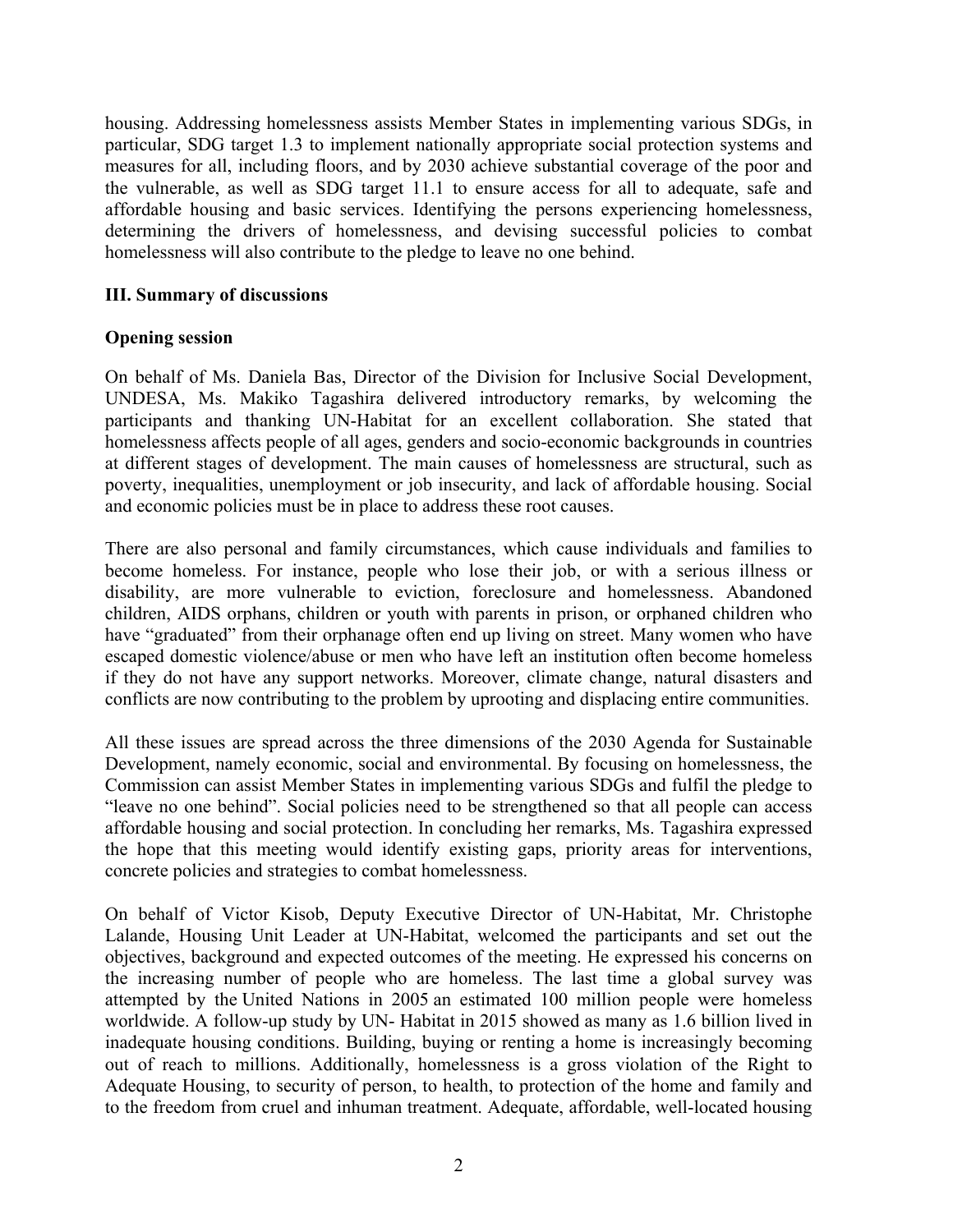acts as a pathway to other rights in the city such as education, health and employment. A lack of adequate housing inhibits the proper access to these rights and better opportunities. To that end, housing issues are highly regarded on the Global Development Agenda. Both the SDGs, through its Target 11.1 to provide access for all to adequate, safe and affordable housing by 2030, and the New Urban Agenda have set an unprecedent recognition of how adequate housing can contribute to sustainable development and people's wellbeing.

As the UN agency mandated to promote socially and environmentally sustainable towns and cities with the goal of providing adequate shelter for all, UN-Habitat has been promoting the Right to Adequate Housing since its creation and adopted in 2015 the 'Housing at the Centre' approach. In order to address the multiple causes and lasting consequences of homelessness, the housing sector needs strong policies and institutions to maximize its multiplier effect. Mr. Lalande emphasizes that the future of sustainable urbanisation depends on how policymakers position housing as a priority in the public debate around sustainable development. Moreover, when developing, formulating and implementing tools, policies and programmes, special attention should be given to the housing needs of the poorest and most vulnerable, those who live in on the street, in temporary shelters, and housing with inadequate conditions, including women, youth and older persons.

Mr. Lalande ended his statement by affirming that a well-functioning housing sector and access to adequate housing will eventually make a real difference in the lives of people and the prosperity of our countries and cities. He commended UNDESA and the experts' efforts and commitment to the New Urban Agenda and the SDGs, to achieve sustainable cities with adequate and affordable housing for all to address the issue of homelessness.

#### **Session 1: Overview of homelessness**

#### *Leaving no one behind: Addressing homelessness in the context of the 2030 Agenda*

Globally, there are 15 million people being forcefully evicted every year, 1.6 billion people living in inadequate conditions, and 883 million living in slums.

The first challenge to address homelessness appears to be the lack of universal definition of homelessness. Homelessness might include different conditions among people living in rough and inadequate housing conditions, temporary emergency accommodation, hidden homelessness, etc. A definition of homelessness reflects different perceptions and policy priorities, which is influenced by political sensitivity, political agendas and biased views - to the point that homelessness is sometimes criminalized. The safest approach would be to define homelessness as "living in severely inadequate condition due to a lack of minimal acceptable housing". An inclusive definition of homelessness should mitigate the risk of inequality, exclusion, and discriminating against those who may need specialized assistance such as people living situations of vulnerability or slums or those facing forced eviction.

Being homeless often means not being entitled to other human rights to work, education, health and security. This appears as the symptom as well as the cause of homelessness, thereby resulting in a vicious cycle for homeless groups. One of the essential reasons why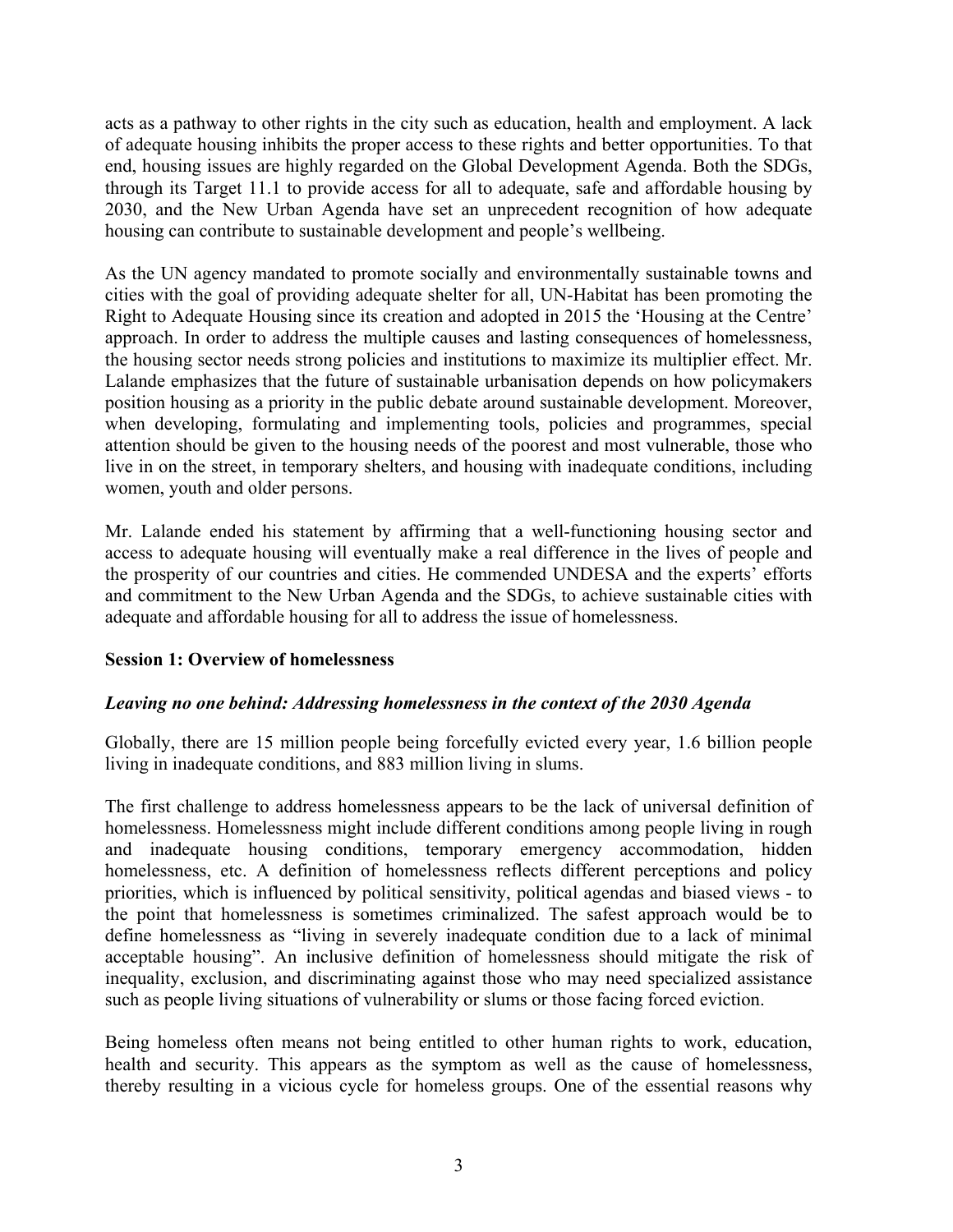States failed to address homelessness stems from the Right to Adequate Housing not being realized or being denied.

The right to adequate housing is a fundamental human right recognized by international communities and enshrined in International Human Rights Law. The right contains both freedoms and entitlements and includes seven criteria to define an adequate house, which are legal security of tenure, availability of services, affordability, habitability, accessibility, location and cultural adequacy. Since it is difficult to differentiate who is homeless and who is inadequately housed, the demarcation of adequate housing is very useful to set the bigger picture and address the issue of a lack of definition.

Homelessness has been addressed directly and indirectly in several international agendas. Article 11 of ICESCR prescribes that "the States Parties to the present Covenant recognize the right of everyone to an adequate standard of living for himself and his family, including adequate food, clothing and housing." In the New Urban Agenda, States made a transformative commitment that they will "take positive measures to improve the living conditions of homeless people with a view of facilitating their full participation in society and to prevent and eliminate homelessness, as well as to combat and eliminate its criminalization.", and "promote national, sub-national, and local housing policies that support the progressive realization of the right to adequate housing for all." Homelessness and the right to adequate housing are inevitably linked with those sustainable goals and international treaties. The reference can be found in: SDG 1.3, 1.4, 1.5, 8.5, 10.2, 10.3, 10.4 and in particular 11.1, that "by 2030, ensure access for all to adequate, safe and affordable housing and basic services and upgrade slums".

It was pointed out that the issue of homelessness jeopardizes many of the Sustainable Development Goals. A homeless person is at high risk of suffering from poverty, hunger, poor health, lack of access to education, clean water and sanitation. Moreover, homelessness contributes to rising inequalities and preventing the growth of sustainable and inclusive cities. By addressing homelessness, government can make big improvements in several SDG areas. It also means that addressing homelessness through the lens of the SDGs, using their interlinked nature to create inclusive policies.

Furthermore, housing is already part of the debate on social protection. People experiencing street homelessness in every corner of the globe face negative outcomes related to mortality, health, ability to earn a basic income and other basic elements of survival. To guide social protection and housing policies, an inclusive definition to housing should consider three domains: a) the security domain (security of tenure, exclusive occupation and affordability); b) the physical domain (adequacy of accommodation: durability, amenities, protection from weather, etc.); and c) the social domain (ability to enjoy social relations, privacy, and safety).

#### *State of homelessness in developed countries*

Homelessness is a complex issue, sitting at the intersection of public health, housing affordability, domestic violence, mental illness, substance misuse, urbanization, racial and gender discrimination and unemployment. Firstly, homelessness should be defined in order to effectively address the issue. It covers three domains: security, physical and human.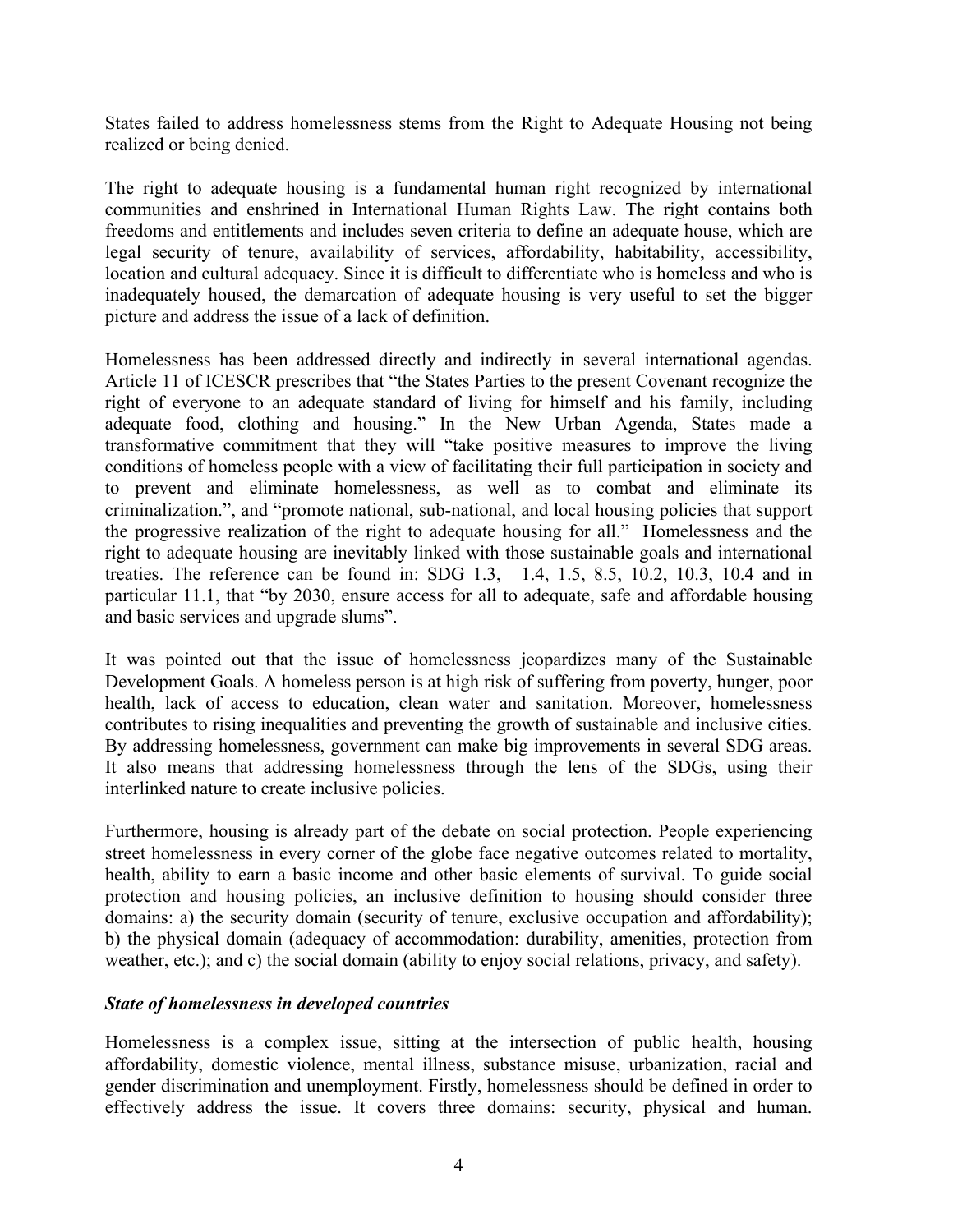"Security" relates to the tenure and legal titles people have. "Physical" refers to the durability and physical protection. "Human" concerns the social aspect of one's life, their family life and their safety. The definition of homelessness also needs to capture the broader aspects including people without accommodation, people living in temporary or crisis accommodation and people living in severely inadequate and insecure accommodation. Secondly, measurement for homelessness are needed

To better understand and address homelessness, Dame Louise Casey came up with an unusual analogy which considers homelessness as an overfilled bathtub, overflowing a bathroom. Solutions are suggested to switch off the taps of the "homelessness bathtub", deal with the immediate problem (with those on the street and stuck in a system) and make sure the water flows away properly (sort the system homelessness out long term).

It was conveyed in the EGM that a necessity to address homelessness is the system rather than just a bunch of people that are failing. States should determine where in the system the "leak" is happening, such as evictions, or inappropriate health care and follow up. Employment and educational opportunities are also vital. Therefore, the answer to homelessness is more than a roof and a cup of soup.

Along with the systematic approach, policy should also in line with the principles of: a) strong leadership; b) effective and assertive outreach; c) address inflow as well as outflow; d) a strong lobbying and advocacy strategy; e) focus on the most vulnerable; and f) count and/or measure homelessness based on definition.

# *State of homelessness in developing countries*

Due to the lack of uniform definitions and different methods of counting, the numbers of homeless people in the developing world remain unknown. However, it is widely accepted that homeless numbers are huge, and the vast majority of homeless people, by any definition, live in the developing world.

In the developing world there are several forms of homelessness, which runs along a continuum, broadly, as follows:

- 'Rough/street sleeping'. It is the most visible, the most abject and the most obvious. However, in many cases in the developing world, it is not the worst form of homelessness, as it's usually temporarily and cyclical.
- $\triangleright$  Pavement dwelling, whereby a regular 'pitch' is used over a longer period and some very rudimentary shelter of card, cloth or plastic is erected. This is a temporary and short-term solution.
- $\triangleright$  Squatting in the same derelict building on a regular, long-term basis. This is also a temporary and short-term solution
- $\triangleright$  Living in abjectly poor and dangerous, informally built shelter, without services and which fails all tests of adequacy. This is the most common form in the developing world and probably globally,
- $\triangleright$  Living in temporary refugee camps and without the foreseeable possibility of returning home.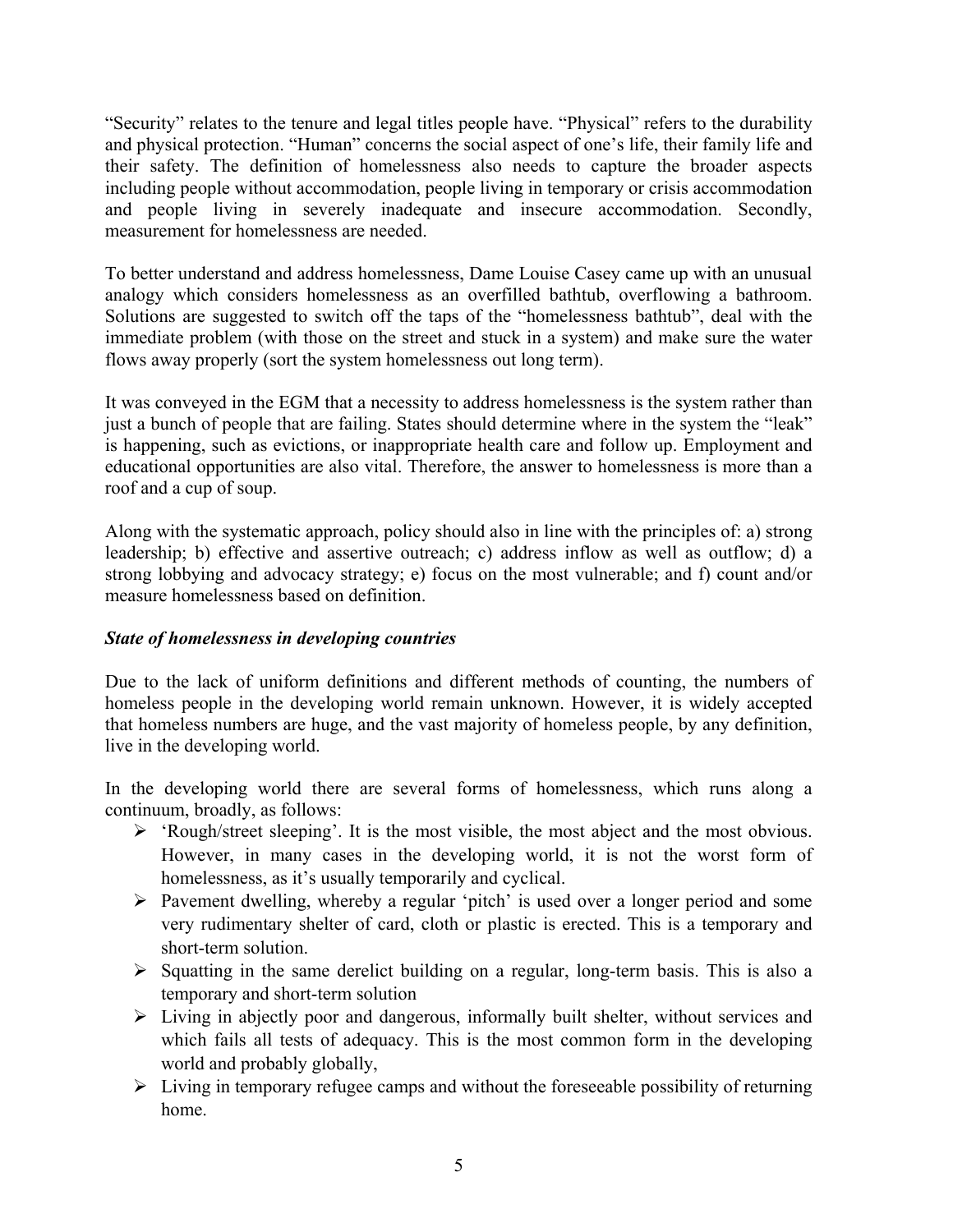It was pointed out that the categories above are interrelated, as people flow, or are pushed, from one category to the other and back again. Thus, they cannot be understood, or addressed, in isolation of each other. Moreover, within each category there is great diversity of cause and characteristics. This diversity highlights that there is no one size fits all solution.

The socioeconomic context of a country significantly affects the type and characteristics of homelessness. While in the developed world, homelessness is closely linked to employment and housing, in the developing world usually homelessness people work, mostly informally. The level and type of work depends on their background, especially education levels. For instance, street sleepers/squatters tend to do manual and heavy labouring work, daily labouring, rickshaw cycling, portering, handcarts, rag picking, waste collection/ recycling. They may do this temporarily, as an economic strategy, then return to their homes in the rural areas or other cities. The inadequately housed tend to have slightly higher levels of education and work in catering, street trading, small retail, small manufacturing, textile work and domestic work.

In tackling homelessness, there are overly negative and punitive approaches that use legal instruments to support arrest and imprisonment, remove access to water, etc. However, there are several positive and supportive approaches exist that just need to be incentivized. For instance, governments can adopt pro-poor land use framework and secure land titles even for un-bankable land. For relocation and in-situ upgrading, community participation should be put in place during the whole process to ensure the poor has been heard and not rendered homelessness. Moreover, micro finance schemes are often encouraged for house building to enable finance for the low-income groups with informal work. Furthermore, the private sector can also play a big role, and States should encourage their innovation.

During the discussion, it was emphasized that the first challenge was to agree on common definition or descriptions/understanding of homelessness to have robust statistics on this issue. It is necessary to include those inadequately housed under the scope of homelessness. The seven criteria of adequate housing are the result of MDGs and have been measured for years. This is one of the main milestones as the criteria include the norm of inadequacy in the housing sector. Affordability is one of the seven criteria for adequate housing, it has been the key element to link homelessness with the Right to Adequate Housing, also with the whole housing sectors. It is also necessary to link homelessness with extreme poverty so that the issue can be addressed easier under the current framework.

Indeed, poverty, health, employment and inequality are closely linked to homelessness. One solution forward is to provide governments with degrees and types of homelessness, emphasizing that no homelessness is acceptable. It has also been suggested to conceptualize the core of what constitutes homelessness, as the definition of homelessness might vary between developed and developing countries. Further, there is a need to look at cultural particularity and relativity. However, there should be a common ground and distinguish inadequate housing and homelessness. Last but not the least, the urban-rural context matters as they have different standards.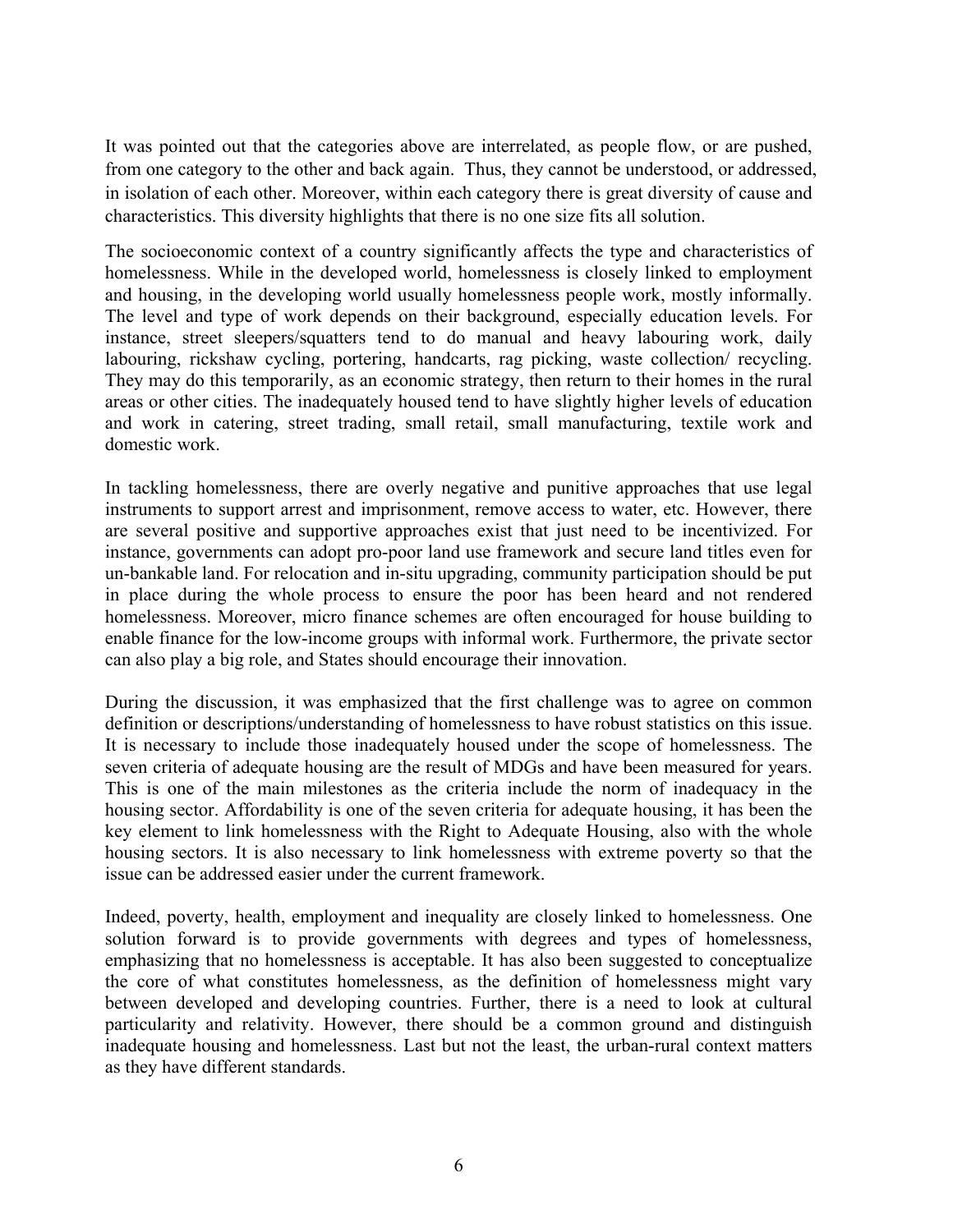#### **Session 2: Drivers of homelessness (Part 1)**

From human-rights perspective, homelessness is a violation of human rights that requires an urgent global response. It is occurring in all countries, threatening the health and life of the most marginalized people. Homelessness is mainly driven by structural causes, including poverty, high and rising inequality in income, wealth, access to land and property and access to credit and financing, high un- and under-employment, the proliferation of insecure and vulnerable jobs, discrimination and social exclusion, lack of social protection, rural-urban migration, unplanned and rapid urbanization, forced eviction due to hike in rents, high cost of energy or healthcare, shortage of affordable housing, privatization of public services, investment speculation in housing, among others. There was a consensus that homelessness should be seen not as a personal failure, but a societal failure. The structural causes of homelessness should be urgently and effectively addressed through legal and policy responses at all levels -global, national and sub-national, particularly in the following areas: regulation and management of housing markets, provisions of social housing or housing assistance for those in need, appropriate assistance and protection against forced eviction, and adequate shelter and services to people living in homelessness.

People become homelessness due to multiple, often a combination of various causes and circumstances. In addition to these structural causes, it is also driven by personal and family circumstances, such as family breakdown, domestic violence/abuse, mental health and wellbeing, alcoholism or substance abuse, sudden job loss, serious illness or disability, and high out-of-pocket health costs. People become homeless temporarily or for an extended period, as a result of conflicts or climate-related disasters.

Homelessness occurs when housing is treated as a commodity rather than as a human right. Human rights legal framework, such as the Universal Declaration of Human Rights that recognizes the inherent dignity and of the equal and inalienable rights of all people, the Convention on the Right of the Child (CRC), the Convention on the Elimination of All forms of Discrimination against Women (CEDAW), the Convention on the Rights of Persons with Disabilities (CRPD), among others, can lay the foundation to address homelessness, as these international legal frameworks have been translated into national laws and legislations, and States parties that ratified the Conventions have an obligation to guarantee basic human rights and protect against all forms of discrimination.

Since people living in homelessness are often the poorest in any society, raising their income through extending social protection floors or targeted cash transfers, and creating decent work opportunities are necessary in supporting their moving out of homelessness. National poverty reduction strategies have often left homeless population behind, as they are invisible/not counted in national statistics, due to lack of identity documentation or falling into crack of different administration sectors.

From a human rights perspective, State obligations in relation to homelessness are well established and have been clearly articulated. These include the following immediate obligations of States: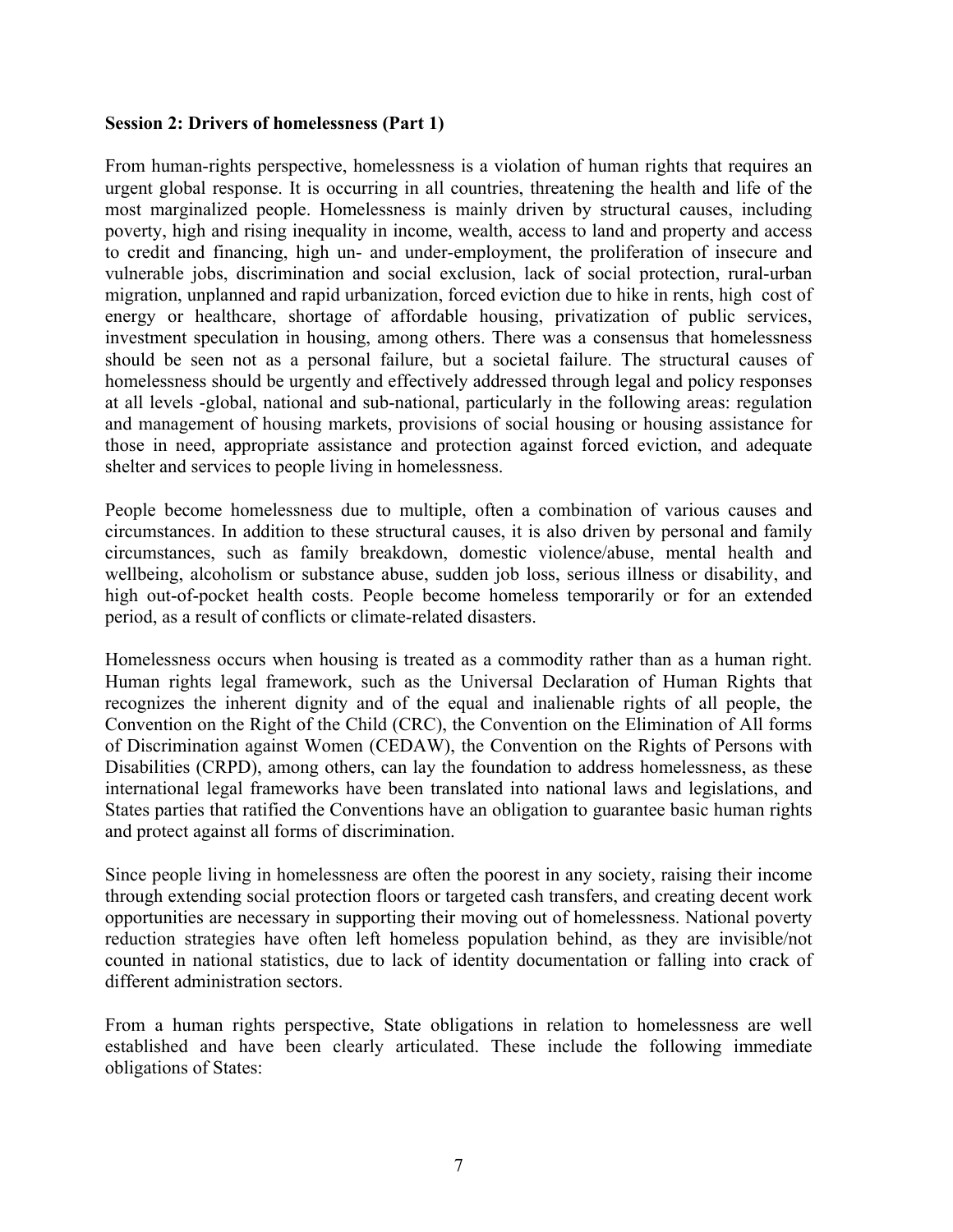- a) to adopt and implement strategies to eliminate homelessness, with clear goals, targets and timelines;
- b) to eliminate the practice of forced eviction, especially where it will lead to homelessness;
- c) to combat and prohibit in law discrimination, stigma and negative stereotyping of homeless people, including by third parties;
- d) to ensure access to legal and other remedies for violations of rights, including for the failure of States to take positive measures to address homelessness; and
- e) to regulate third-party actors so that their actions are consistent with the elimination of homelessness and do not discriminate either directly or indirectly against homeless people.

As a first step, there is a need to measure the extent of homelessness, disaggregated by gender, race, disability and other relevant characteristics, and monitoring progress, focusing on prevention and addressing its structural causes. To avoid the risk of excluding those who are not 'visibly' homeless, not only quantitative but also qualitative evidence (e.g. oral testimony, photographs, or videos) can be included.

### **The impacts of structural changes, un- and under-employment, stagnant or falling wages, and less secure jobs on homelessness**

The concept of homelessness is usually associated with the physical location where individuals live or sleep. Homelessness can mean lack of access to minimally adequate housing. Depending on how one defines homelessness, different perceptions, interventions, and even policy options exist. Poor incomes and other decent work deficits, such as lack of social protection, poor working conditions, and poor rights at work are the likely labour market effects on homelessness in Africa where share of informal employment is very high (85.8 per cent), with majority of informal workers being young people  $(15 - 25$  years).

The majority of the children with homeless parents are most likely becoming homeless in Africa. This suggests that experiencing homelessness for the first time as children is a determinant factor for their employment status, income, and their chances of moving out of poverty in later in life. The costs of childhood homelessness are likely to be even greater given that key investments, such as nutrition, health and education, during children's formative years are disrupted. Homelessness has long-term consequences, as it often leads to deterioration of basic health, loss of self-confidence, dignity and self-respect, and drug and alcohol abuse.

Possible interventions include: a) enhancing social protection; b) promoting and implementing pro-employment labour policies; c) setting and implementing minimum wages; d) supporting the transition from informality to formality; and e) instituting pro-poor and pro-employment macroeconomic policies.

# **The impacts of rapid urbanization and rural to urban migration on affordable housing and homelessness: Drawing lessons from Ethiopia's experience**

The effects of urbanization on affordable housing and homelessness are significant. Rapid urbanization fuelled by rural-urban migration, if managed poorly, intensifies housing demand, exacerbates land shortage, intensifies informal land supply, which could lead to the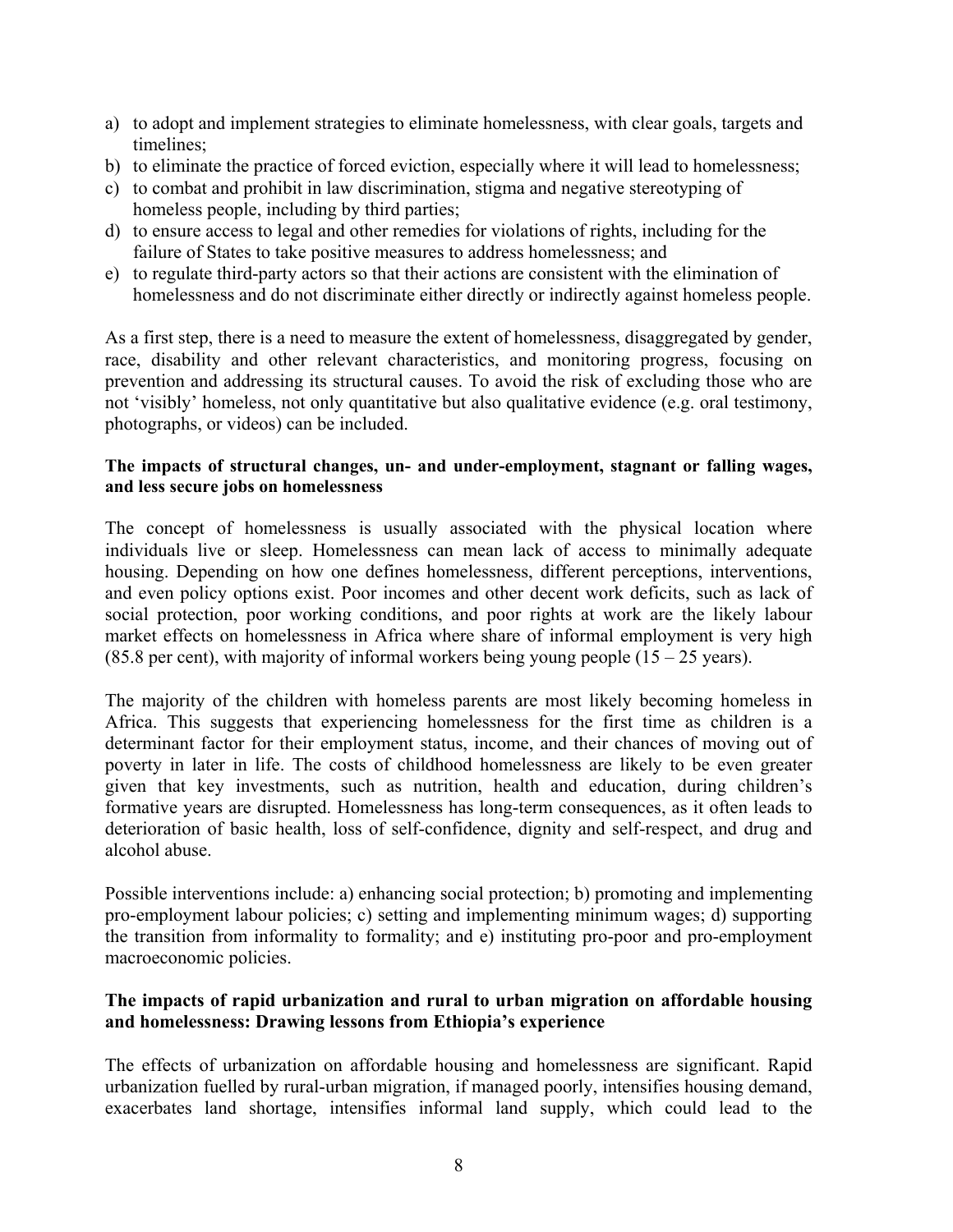proliferation of slums, informal settlements, inadequate housing, extreme poverty, homelessness, unemployment, etc. According to the United Nations, 68 per cent of the world population is projected to live in urban areas by 2050, compared to 55 per cent in 20181, and the pace of urbanization is expected to accelerate in the future, due mainly to rural-urban migration. The proportion of rural migrants in major urban cities in Ethiopia is already significantly high (44.4 per cent on average). The main pulling factors include: the presence of construction activities, demand for urban domestic workers, better pay for service work and the presence of social support, while rural poverty manifested in rural vulnerabilities, diminished land sizes, recurrent drought, absence of effective extension system, high population pressure, and environmental degradation are pushing factors.

While there are no precise data regarding the size and magnitude of homeless population, it is estimated that there are 150,000 to 600,000 street children and a significant number of youths, adult and elderly who are homeless, with the majority living in rental shacks, slums or along roads. They become homeless due mainly to poverty and unemployment. In addition, a husband's disability, death abandonment, violence or alcoholism usually make women and their children fall into homelessness. Most of street children (63 per cent) were born locally or came from within 20 kilo meters. Inadequate support at home was the main reason for street life and the majority slept in the street shelter and shopkeepers' awnings.

The Ethiopian Government nationalized urban land and extra housing in 1975. The housing stock was converted into Government-owned rental units, administered by the Agency for the Administration of Rental Houses, and Kebele Housing managed by Kebele Administration unit (the smallest administrative unit of Ethiopia, similar to a ward). To meet the rising demand for housing, Government in 1991, introduced a leasehold system of urban land, conditioned the availability of housing. However, formal housing was mainly unaffordable for low-income households. Among the rental stock, the primary option for poor households was Keble house, as private rental market fetches higher rent.

The current housing provision are dominated by: Integrated Housing Development Program (IHDP) model; cooperatives; private formal: private informal; and small real estate sector. The IHDP was launched in Ethiopia in 2005 to address the specific needs of the growing urban poor (lack of housing finance, high housing standards, high interest rate or lack of collateral which severely reducing their secure a home loan). In addition, the Urban Safety Net program was introduced more recently to support over 4.7 million urban poor living in 972 cities and towns, which reached 604,000 beneficiaries receiving conditional cash transfer based on labour intensive public works (84 per cent), or unconditional cash transfer. In addition, they receive free health, education and, with less emphasis, housing. IHDP can be improved to make housing more accessible for poor households, including by: removing down payments; developing an alternative low-cost low-income housing; revisiting housing standards; improving housing finance for the poor; or providing land and infrastructure for low-income housing.

#### **Session 3: Drivers of homelessness**

 $\overline{a}$ 

<sup>&</sup>lt;sup>1</sup> United Nations (2018), *The 2018 Revision of World Urbanization Prospects: The 2018 Revision.*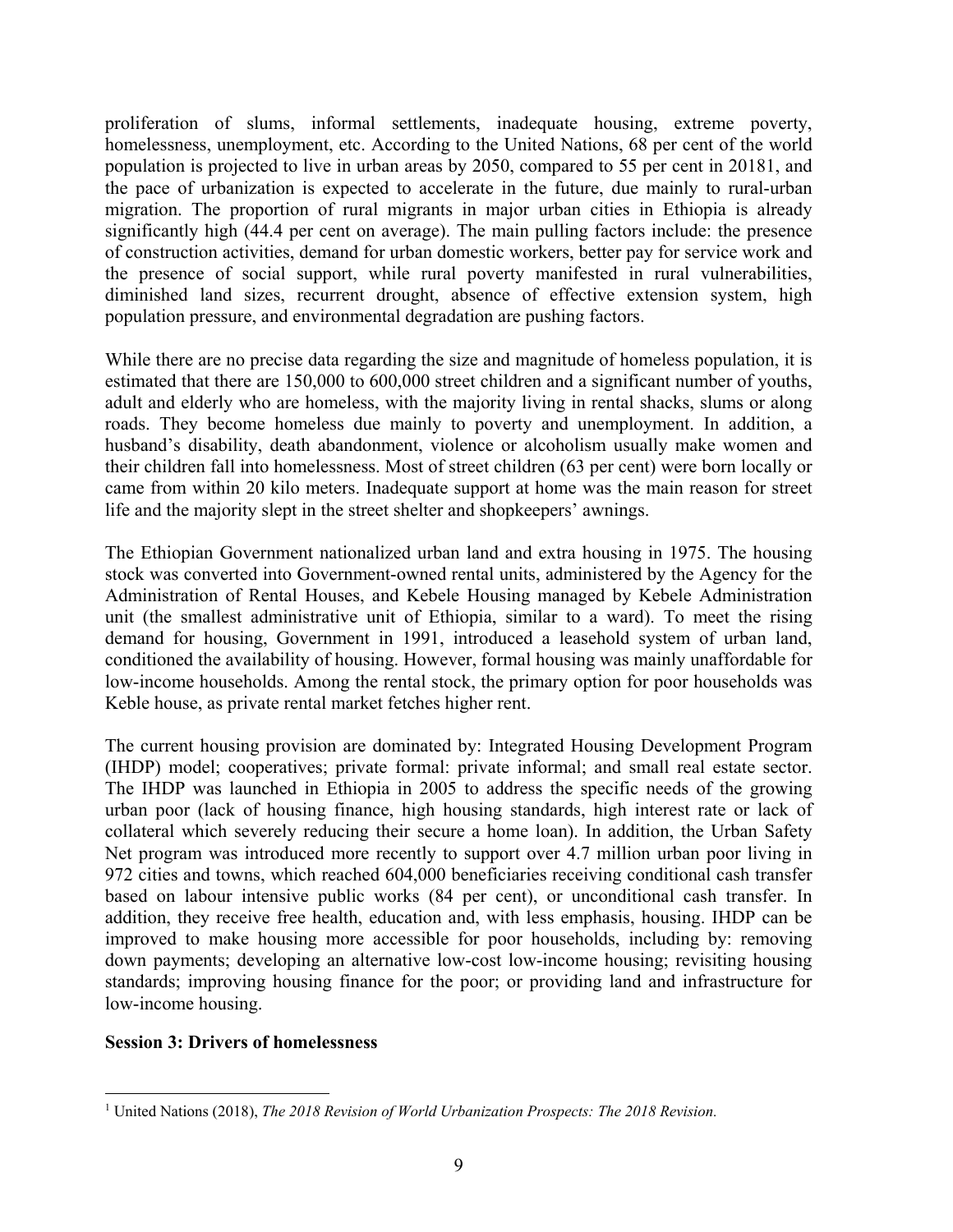### *Eviction: Intersection of poverty, inequality and housing*

In the American context, eviction means landlord forces tenant to vacate a rental property. Other types of forced moves include home foreclosure, condemned property and natural disaster. Consequently, eviction will have negative impacts on their future housing: eviction increases their residential instability; they might have to relocate to disadvantaged neighborhoods; they have limits access to federal housing assistance; it is difficult for them to rent in private market; and the worst scenario – becoming homeless.

There is no official statistics to measure eviction in the US, certainly it is difficult to capture eviction using surveys as it is hard to capture population, and the estimates affected by how and to whom question is asked. One way to measure it is by counting the number of public court records of civil lawsuits, although not every case was filed has led to an eviction. Overall, the study shows that disadvantaged population are more prone to eviction.

The data of the eviction in the US was collected from 15 states, although the statistics are not aggregated at the state level. There are 82,935,981 individual-level court records and 26,353 aggregated county-year filing counts from 2000 to 2016. Eviction is a common threat to renting households. National eviction filing has increased by 25 per cent from 2000 to 2016 per the number of cases filed. Concentration of eviction filings are found all across the US, with case filing rates highest in the Southeast region.

The states that hold higher filing rates are more likely to have repeated filing cases and this affect people's ability to rent housing in the future because of eviction record. Evictions disproportionately affect the economically disadvantaged, racial/ethnic minorities, and women, and their experiencing an eviction further compounds economic and material disadvantage. Several demographic characteristics are positively associated with the number of filings. For example, the number of evictions increase with the increase of African-American population. However, demographics are not the most significant driver of differences in eviction rates, but state-level landlord-tenant code has a strong role in shaping eviction prevalence.

In conclusion, the following policy recommendations were made. Landlord-tenant code should be amended and standardized to disincentive landlords from repeated filing against the same household, likely for collecting past-due rent. Landlord-tenant policy should provide a fair balance of legal power between landlords and tenants and should not burden tenants with unnecessary eviction records. There should be more uniformity in landlord-tenant code. Moreover, the mechanisms should be in place to scrutinize use of records for tenant screening.

During the discussion, it was pointed out that there were different types of evictions. While the American case shared focuses on the landlord-tenant relationships (or legal evictions), other types of evictions are based on the ownership (expropriation) or without ownership (people living on state land). The prevention of forced evictions lays at the core of UN-Habitat's work, as well as international agendas. Proposed actions for inter-governmental organization include conducting constructive dialogues with states, providing technical assistances, or sending communications to governments. There is also the need to gather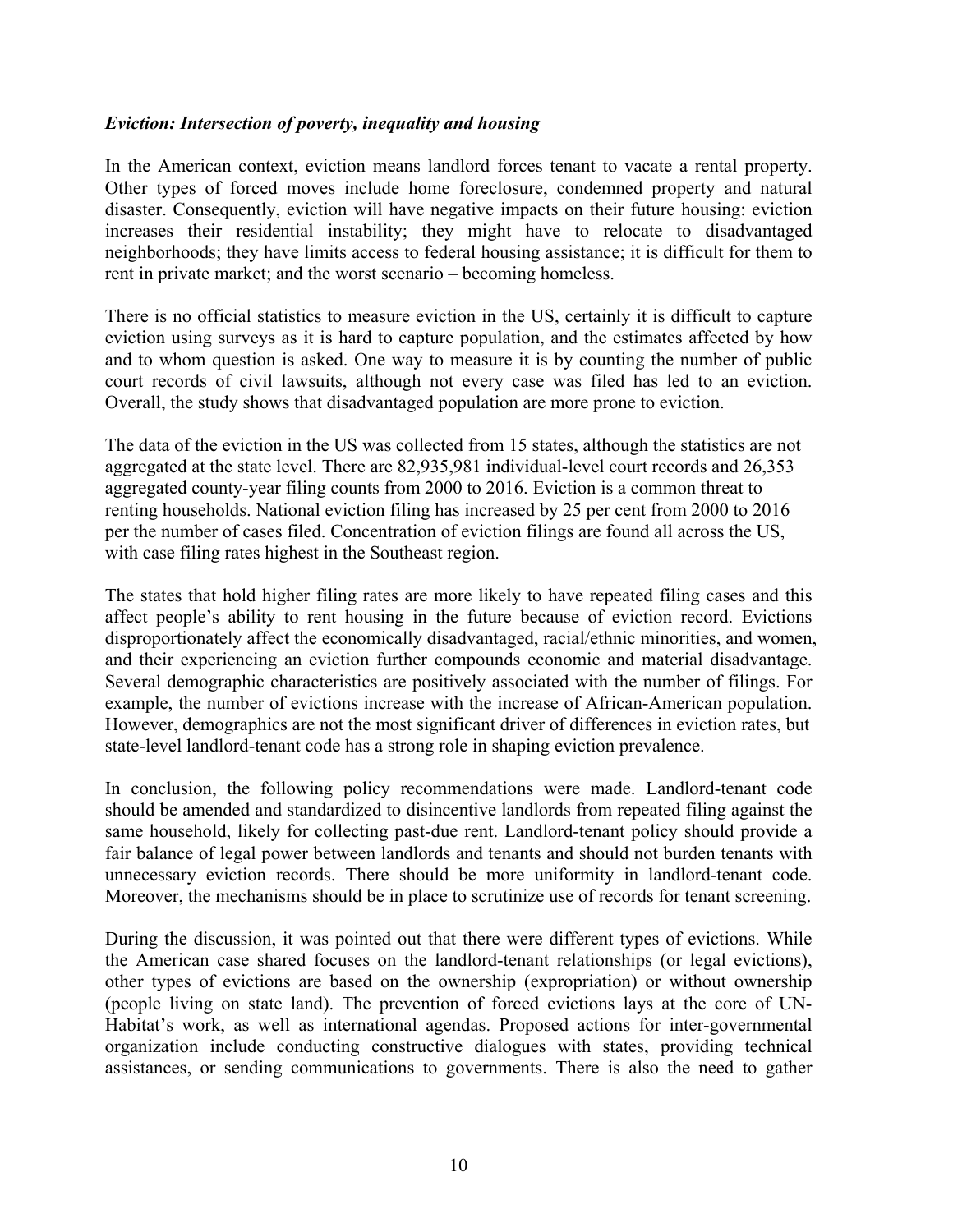information from the grassroots level, from countries offices and local NGOs, so that there could be a strong coalition to work together in preventing forced evictions.

### *The impact of personal and family circumstances on homelessness*

Homelessness is a global problem. It is understood and manifests itself in diverse economic, social, cultural and even linguistic context globally and affects both the Global North and the Global South. 7.4 out of every 10 thousand families are experiencing homelessness in the US. Family Homelessness in particular is a growing social problem affecting and weighing on individuals around the world.

The causes of homelessness across the globe are multifaceted and often specific to the social, economic, environmental and geographic context of a population. While there are an infinite number of contributing factors these are contributing factors that consistently stand out, which include: the shortage of affordable housing; privatization of civic services, investment speculation in housing; unplanned and rapid urbanization, people losing their homes and lands to highways and industries, poverty, unemployment; family breakdown, lack of services and access to facilities for those experiencing mental illness (specially with the lack of healthcare), alcoholism/substance abuse, displacement caused by conflicts and natural disasters; domestic violence and the lack of social protection systems including floors.

Domestic violence is a global issue reaching across national boundaries as well as socioeconomic, racial, cultural and class distinctions. It is a widespread and deeply ingrained issue that has serious implications on women's health and well-being. Domestic violence is widely ignored and poorly understood. It is also a leading cause of homelessness for women and children. When women are caught in this situation and need to leave their homes, they not only suffer the physical and psychological consequences of losing their homes, their support systems are taken from them as well. This, in turn often has negative ramifications across various sectors of the social system and consequently affects the development of a nation.

Lack of social protection is both the driver and consequence, it plays a significant role in the stability and vulnerability of the individual and the family. It also plays a major role in the composition of the homeless population in any given nation and leaves individuals and families subject to further vulnerability when homelessness occurs.

Those experiencing family homelessness (women and their children) are one of societies most disadvantaged and at-risk populations. Family homelessness once viewed as episodic and situational, has become chronic. Housing is essential to ending homelessness, but alone it is not sufficient. It is well established in international human rights law and its interpretation that housing is not just a physical structure of a roof and walls. Families need more basic supports beyond descent affordable housing to thrive and break the cycle of Homelessness. It is important to point out that everyone is concerned about the adults whereas it is important to provide support for children.

Moreover, families experiencing homelessness are more often experiencing ongoing trauma in the form of childhood abuse and neglect, domestic violence and community violence, in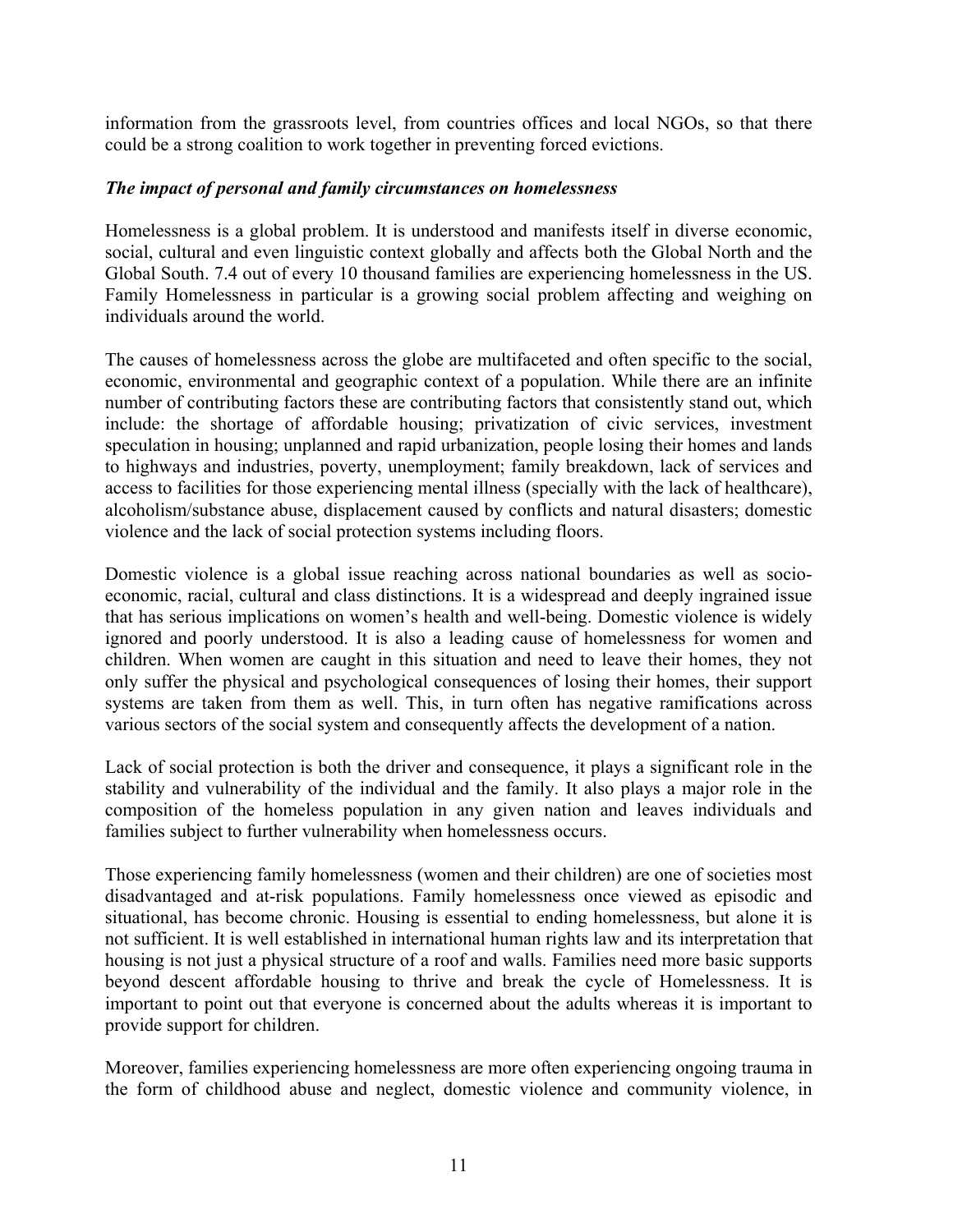addition to the trauma associated with the loss of a home. These experiences impact how children and women think, feel, behave, and relate to others, and trauma that goes unrecognized and unaddressed can have potentially devastating implications for development across the life span. Within homeless services settings, a lack of awareness of trauma increases the risk of causing additional harm. The call now within these services is to adopt a holistic trauma-informed care as good practice. Services that are competent in trauma informed care lead to substantially better outcomes for women and children.

In conclusion, the following suggestion are raised to the Member States:

- 1. Fully recognize the commitments they have made to date through the 2030 Agenda, the Universal Declaration of Human Rights, and Convention on the Right of the Child among other United Nations documents and actively work to achieving them;
- 2. Address the nature of family homelessness i.e. specifically policies that meet the unique needs of women and children, through gender sensitive policies and resource allocation;
- 3. Implement "Housing Led" initiatives;
- 4. Provide adequate housing with support services for families to address the trauma of homelessness in an effort to break the cycle of generational homelessness;
- 5. Expand local government support for the development of affordable family –sized housing;
- 6. Implement social protection policies and programmes, specifically ones that ensure access to housing and support systems. Such policies and programmes enable women, children and the family to break the poverty cycle/ reduce inequalities;
- 7. Push for government policies that finance, promote and invest in civil society and private sector partnerships with organizations who are currently servicing the needs of the Homeless population.
- 8. Make policy changes to secure flexible funding for implementation of recommendations
- 9. Actively collect disaggregated data on Homelessness, specifically in relation to Family homelessness, women and children

# *Socio-economic factors related to homelessness in Brazil*

Brazil has conducted a national survey on the homeless population, which gives a face to homelessness and have helped formulating strategies and policies to address homelessness. The main goals of this national survey are quantifying and investigating the socioeconomic characteristics of homeless people in Brazil, and also supporting the formulation of public policies for the homeless population.

In August 2004, seven homeless people were brutally murdered in São Paulo. The massacre had a huge media coverage and became a milestone in the fight for the rights of homeless people. After the massacre, there was a confluence of actions directed to homeless people in Brazil, which includes the creation of the National Homeless Movement (2004), the first National Meeting of the Homeless (2005), the Organic Law of Social Assistance added the service to homeless people (2005) and the creation of the Inter-Ministerial Working Group to develop public policies for the homeless population (2006). As a result of the demands of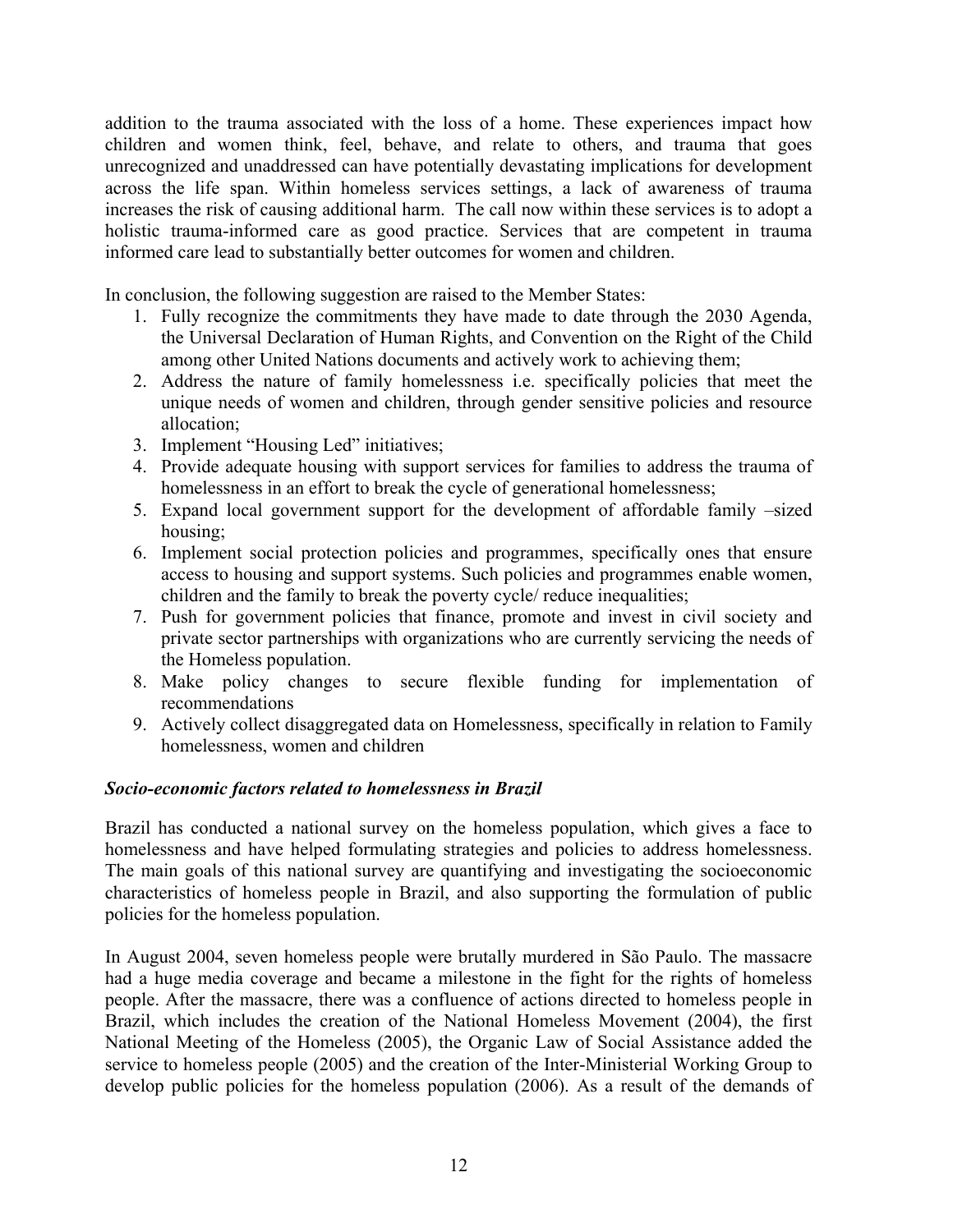social movements, the National Census Survey was conducted, with the aim to break decades of social invisibility, contributing to the recovery of the status of citizen.

The Survey targeted population over 18 years-old living in the streets. In the Brazilian context, homeless population means a group that is experiencing extreme poverty, broken or weakened family ties and the lack of regular conventional housing, and that uses public places and degraded areas as living space and livelihood, temporarily or permanently, as well as public hostel units for temporary overnight. One of the challenges of the Survey was the high mobility of the homeless population within large cities, which required the information collection in the shortest possible time and in the evening to minimize double counting. At the end of the Survey, 71 Brazilian cities, including 23 state capitals and other 48 cities with more than 300,000 citizens were covered. The national Survey's team include 55 coordinators, 269 supervisors and 926 interviewers. Almost 1500 people collected data for three months between October 2007 and January 2008, with the help of social movements and organizations working with the homeless population.

The Survey found that 0.06 per cent of the population, or 31,922 adults, were homeless, with 82 per cent men, 53 per cent between 25 and 44 years old, and 67 per cent categorized as brown or black<sup>2</sup>. Moreover, 64 per cent of them have not completed the  $1<sup>st</sup>$  educational grade, and 71 per cent worked and performed remunerated activities, such as recyclable materials collectors  $(28%)$ , car washers  $(14%)$ , construction workers  $(6%)$  and cleaners  $(4%)$ ). Fiftythree per cent of the them earned between USD11 and USD45 per week, merely 2 per cent had a formal work contract, and only 16 per cent made a living by asking for money. Moreover, 76 per cent have always lived in their current city of residence or in nearby municipalities, contradicting the myth that homeless people are from other states or regions. In regard to government benefits, 89 per cent did not receive any benefit from the government and 25 per cent did not have an identification document, hindering their access to a formal job and to public social programs.

Overall, the Survey reduced public prejudice and helped to deconstruct the myth that homeless are "people who come from far away, do nothing, are only asking for money" – a key step towards giving them the dignity and rights of Brazilian citizens. More importantly, as the main outcome of the Survey, Brazil created a National Policy for the Homeless Population to address social problems. This policy provides access for homeless people to social security benefits, social assistance and income transfer programs, and established specialized social assistance centers for homeless population. Further, the Survey improved the Unified Registry for Social Programs, a strategic tool for mapping and identifying low-income families living in Brazil.

# *The impacts of the financialization of housing on affordable housing and homelessness*

The UN Special Rapporteur on the right to adequate housing recognized that homelessness is a human rights issue, it's not simply just individual failure. Homelessness is the failure of states and all government levels to implement the right to adequate housing. It implies the injustice, inequality of the state. It is a systematic pattern of inequality for those who were

1

<sup>&</sup>lt;sup>2</sup> Brown and black consist 45 per cent of the general population in Brazil.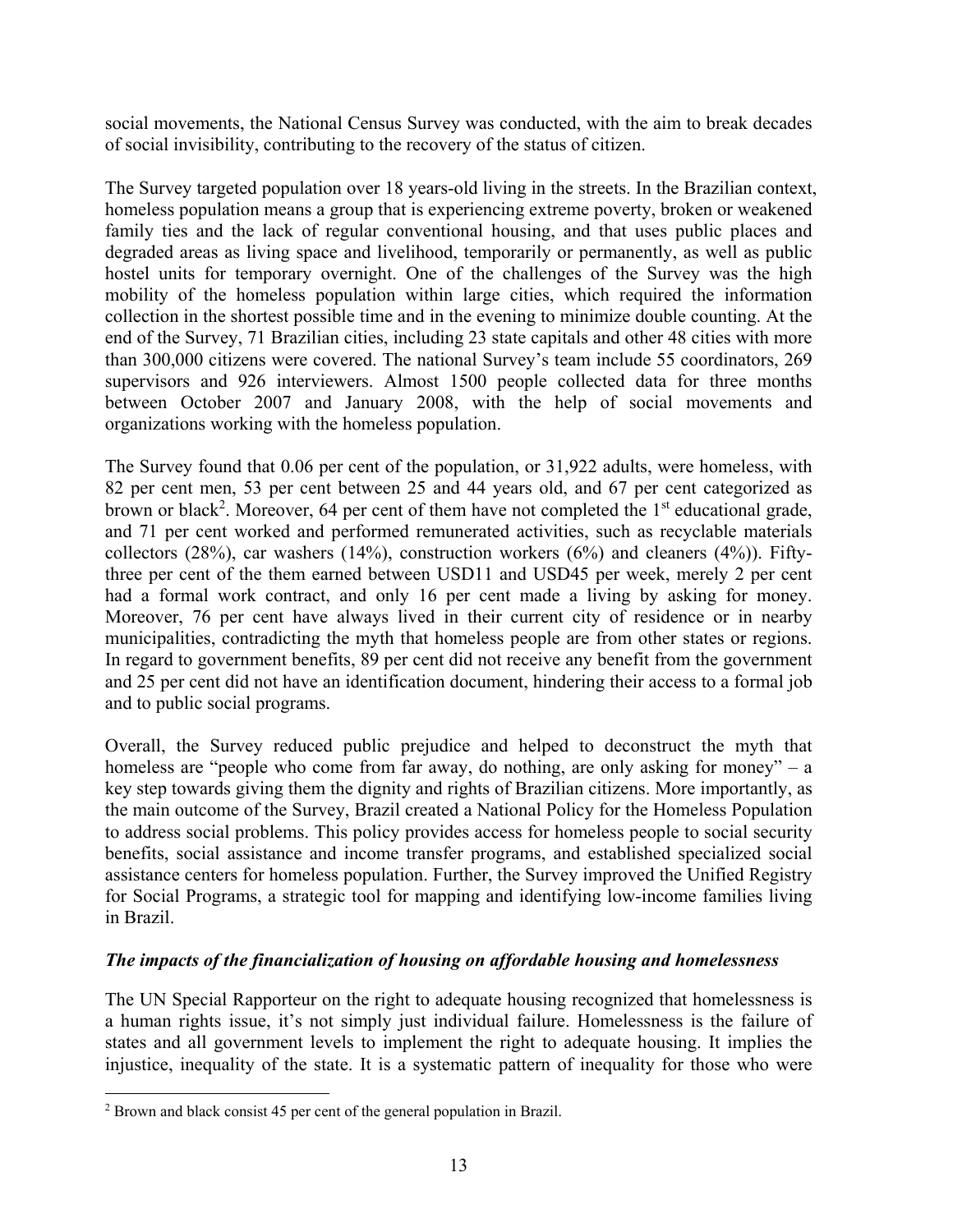denied being in society. Unfortunately, the criminalization of homeless became a global phenomenon where people are being criminalized to survive.

SDG 11 target 1 requires by 2030, ensuring access for all to adequate, safe and affordable housing and basic services, and upgrade slums. However, many states have not developed concrete frameworks and local strategies to achieve this goal. Local governments also need national and local housing strategies based on human right and set up a road map to move in a positive direction. With her mandate, the current UN Special Rapporteur on the right to adequate housing makes efforts to hold countries accountable for homelessness through communication.

### Financialization of housing

In recent years, the financialization or commodification of housing appears in many countries. Financialization of housing is a phenomenon describing how "massive amounts of global capital have been invested in housing as a commodity or as security for financial instruments that are traded on global markets, and as a means of accumulating wealth". Housing is treated as a financial tool to increase capital, rather than as a human right and a place to raise families. As a result, the costs of housing have significantly increased, doubled or tripled, whereas income growth remain stagnant. Many families and individuals are being pushed out of the housing market, due to rent hikes, forced eviction, the removal of rental or gentrification, or rezoning.

At the global scale, investors are looking for underdeveloped properties for future development to leverage profits from their increased value, without any considerations for low-income and marginalized groups who cannot afford them. Especially in the Global South where land grabbing frequently happens, developers tend to buy land and hold it in order to increase its value, depriving opportunities from those who need it. Furthermore, a rise in housing cost and stagnated or declining wages creates a huge gap, to the point that the middle class no longer can access affordable houses in major cities. This has also been encouraged by increased reliance of governments on the private market, shifting away from social housing programmes.

Governments can and should play a role by properly regulating foreign investment in real estate markets, as many countries offer tax incentives and other benefits to attract foreign capital or wealthy investors. Residential investment, in particular, provides many tax advantages, including through real estate investment trusts (REITs) which enables any individual to become a shareholder and get a return on investment with the most favorable tax. It has also been pointed out that the financialization of housing is not entirely an evil, as real-estate development could increase the number of low-income housings. However, the market will not adjust the course by itself without regulations. It requires human rights commitments by all parties involved. Inclusionary housing models, for example, can designate 20 per cent of a housing development as affordable. Moreover, "affordable" housing would not be affordable for low-income households, if mortgage rate is set higher than 10 per cent. The overall challenge is a lack of a system that works for people, when financial markets and corporations have become dominant players in the housing sector around the world.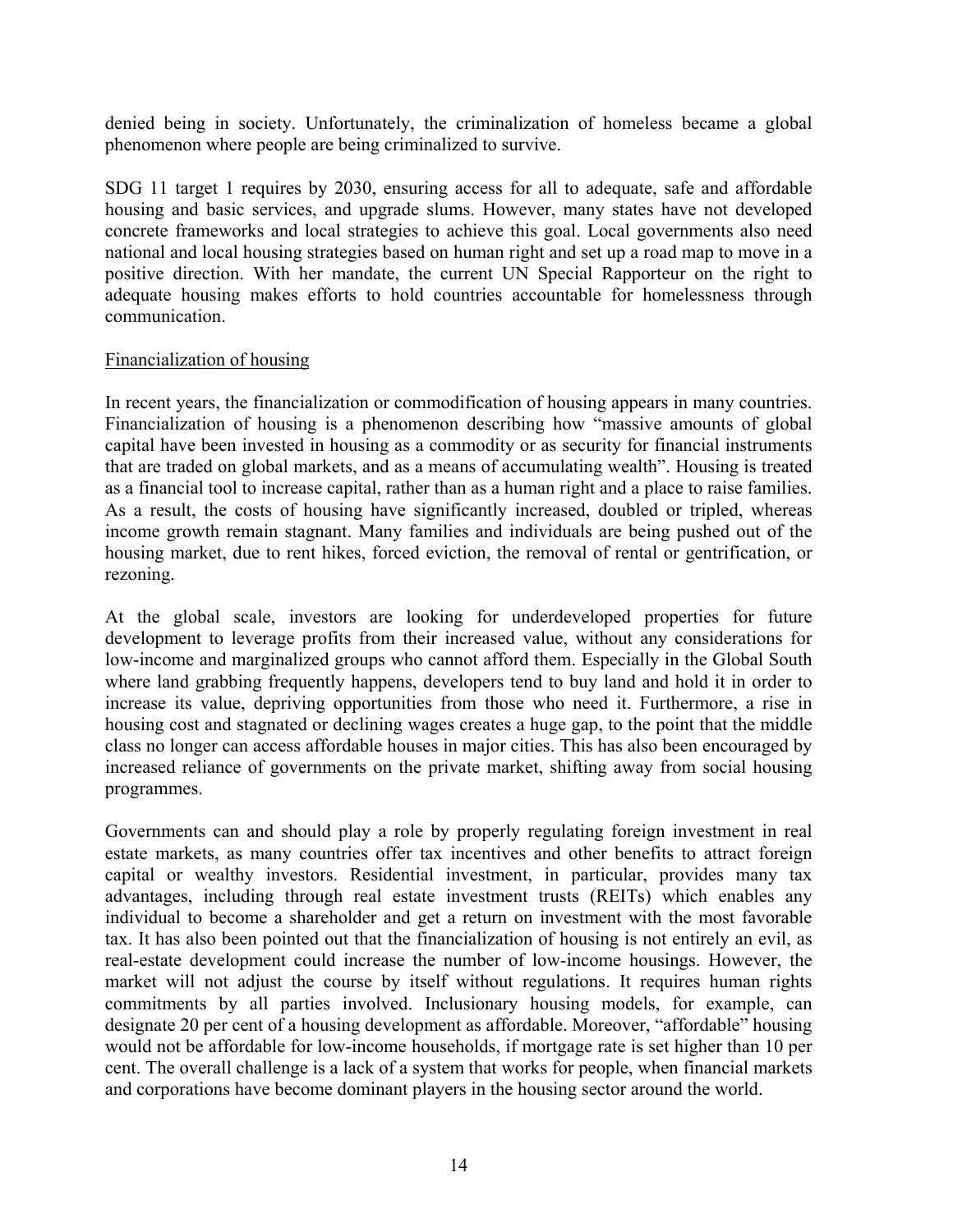# **Session 4: The roles of public and private sectors in supporting the affordability of housing**

### *Challenges faced by the public sector: the control of public spaces and homelessness*

The way urban areas are used, and public spaces are regulated was outlined as an important factor in both addressing the conditions faced by homeless people, and the general quality of life of urban dwellers. Public space was defined as "all places publicly owned or of public use, accessible and enjoyable by all for free". Investing in public spaces results in, among others, increased social cohesion, cultural interaction, increased mobility and transport efficiency, safety, improved health and well-being, environment and quality of life. There are strategies for controlling and regulating certain types of behavior in public spaces, which outlaw activities, such as drinking, sleeping on benches, begging, washing in fountains, which affect the homeless people and their quality of life. Traditional urban planning processes focused on infrastructure (buildings, roads and traffic), but planners and legislators have been encouraged to shift to a people-focused approach, where infrastructure is built around people's live activities. Public spaces are places in which marginalized groups are dramatically affected ('the poor man's living room'). It is recommended that law and by-laws are reviewed to allow for good quality public spaces for all.

# *How the private sector can help governments meet the critical need for affordable housing in Africa*

The private sector was outlined as an important player in addressing affordable housing and able to provide solutions to issues of housing in Africa. In Africa's real estate market, there is a scarcity of long-term financing and a predominance of alternative/informal financing models. The private sector can contribute to affordable housing in both the supply side (land, materials and construction) and demand side (increasing access to housing finance). Creating an affordable housing finance ecosystem can provide a global economic opportunity for the private sector, in view of the quantity of housing units in shortage in emerging markets. The top 16 global markets account for over 35 million units in shortage, representing between US\$600-700 billion in value (2012). By providing affordable housing, in large quantities as opposed to small numbers of luxury housing for the top percentiles, the private sector can tap into an unused market. Sub-Saharan Africa, for example, accounts for over 3.4 million units, representing a potential formal market over USD\$60 billion in total. Green bond markets are another way the private sector can contribute, by investing in energy efficiency and green buildings. Employee housing scheme can improve the quality of life and overall morals of employees. The housing sector is good for households, construction industry, financial sector and the economy, in which the private sector has a large role to play. Key is the mix of investment and advisory services to achieve sustainable operations and increase affordability.

#### **Session 5: Policies and measures to ensure access to affordable housing to all**

#### *Inclusive urban development policies, including slum upgrading*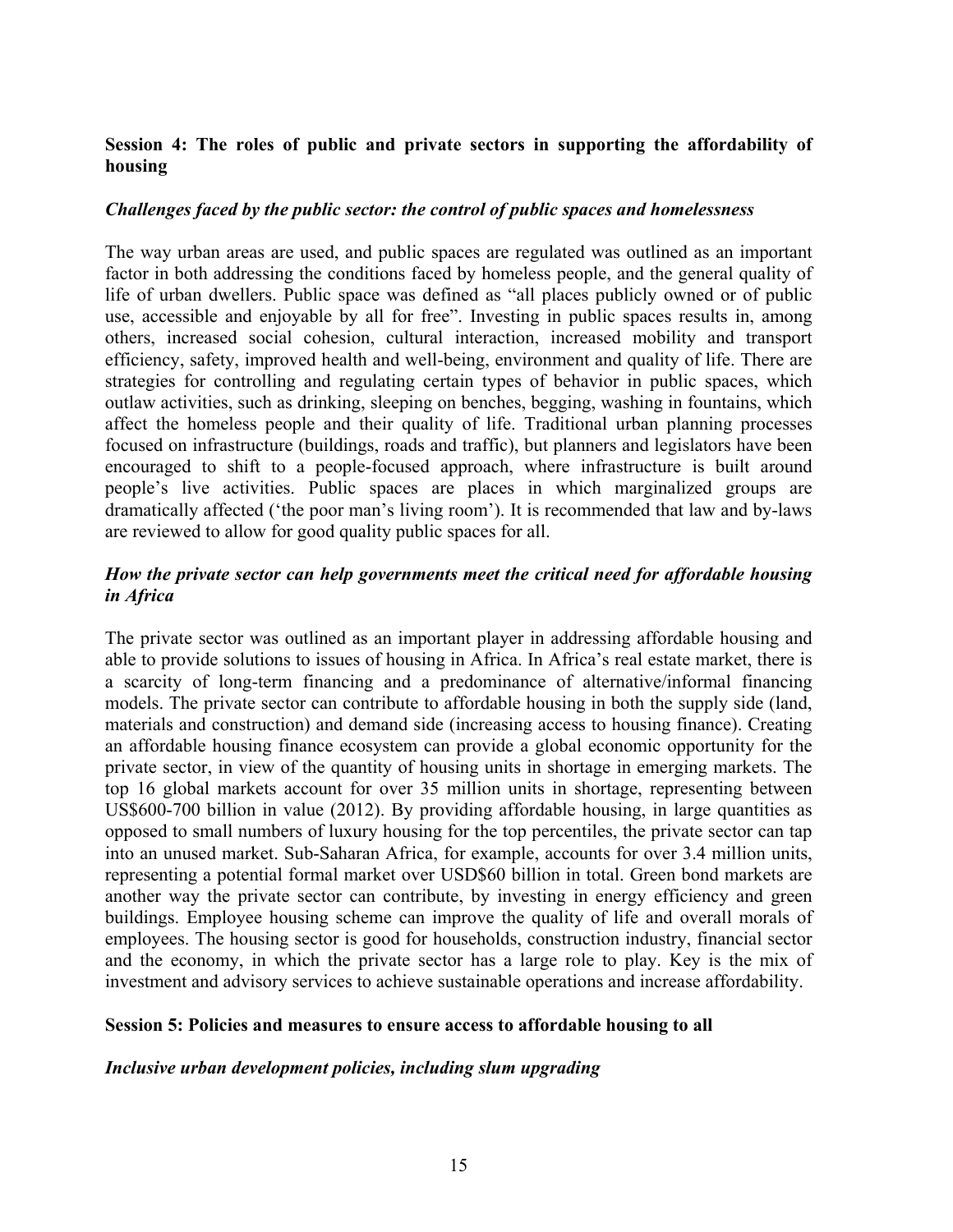Urban policies are at the core of UN-Habitat's work as well as the SDGS/New Urban Agenda. UN-Habitat's mandate is ensuring adequate housing for all, which is strongly anchored in international policy such as SDG target 11.1 and the principle "leaving no on behind" of the New Urban Agenda. Urban development policies used by UN-Habitat follows the "Housing at the Centre" approach, which provides guiding principles for holistic policies and strategies both for national and local governments. The Housing at the Centre approach aims to achieve transformation on the ground by placing people and human rights at the forefront of the urban sustainable development. Affordability here is at the centre of urban polices and empowering of local authorities to take charge and take a stronger interest.

In the view of UN-Habitat, building a house is about building homes for people, leaving noone behind, building sustainable and inclusive communities and cities and using housing as a multiplier for socio-economic development. When looking at "the right to adequate housing", it contains the right to be free from arbitrary destruction and demolition of one's home, the right to choose one's residence, protection against forced evictions<sup>3</sup>, as well as entitlements of security of tenure, housing, land and property restitution. The concept of adequate housing includes affordability, defined as "the ratio of the average house price is no more than 3 times the annual household income", or "the ratio of monthly rent is less than 30 per cent of the monthly household income".

There is a need to seek a policy environment that creates a path from slums to adequate housing. In general, slums are neglected from policy and regulatory frameworks, thus exposing slum dwellers to an inadequate living environment as well as increasing the risk of evictions. Policies therefore need to be: updated, adapted to slum contexts, holistic and integrated – urban areas and slums are regulated by a series of different policies, laws, regulations and byelaws. A national urban policy can promote a positive mind-set towards slum dwellers and thus set an inclusive and pro-poor tone. Through developing a clear, unified vision for inclusive and sustainable urbanization, strengthening political will and changing the mind-set, creating an enabling environment and institutional setting, the mobilization of all stakeholders to participate in the transformation of slums would be possible.

Moreover, inclusive policies at scale need to have tangible action and a common understanding of linkages between policies and stakeholders. One example is in Brazil where they built an enabling environment for housing delivery at scale though housing and land tenure regularization programmes which targeting low income households. There was an institutional reform and regulatory reform, of the City Statue (2001) which began the opportunity to scale up housing. It created a change and has become a national development priority also seen in Lesotho, Kenya, Ghana, Cote d'Ivoire. The take away from this example is that institutional frameworks can make a difference, as it shows a political commitment to meet the needs of the urban poor. When looking at the differences between slums and homelessness we can look at Kenya which has less counted homelessness however slum units which do not meet the definition of adequate housing. The Participatory Slum Upgrading

 $\overline{a}$ <sup>3</sup> Defined as the "permanent or temporary removal against their will of individuals, families and/or communities from the homes and/or land which they occupy, without the provision of, and access to, appropriate forms of legal or other protection". (UN-Habitat)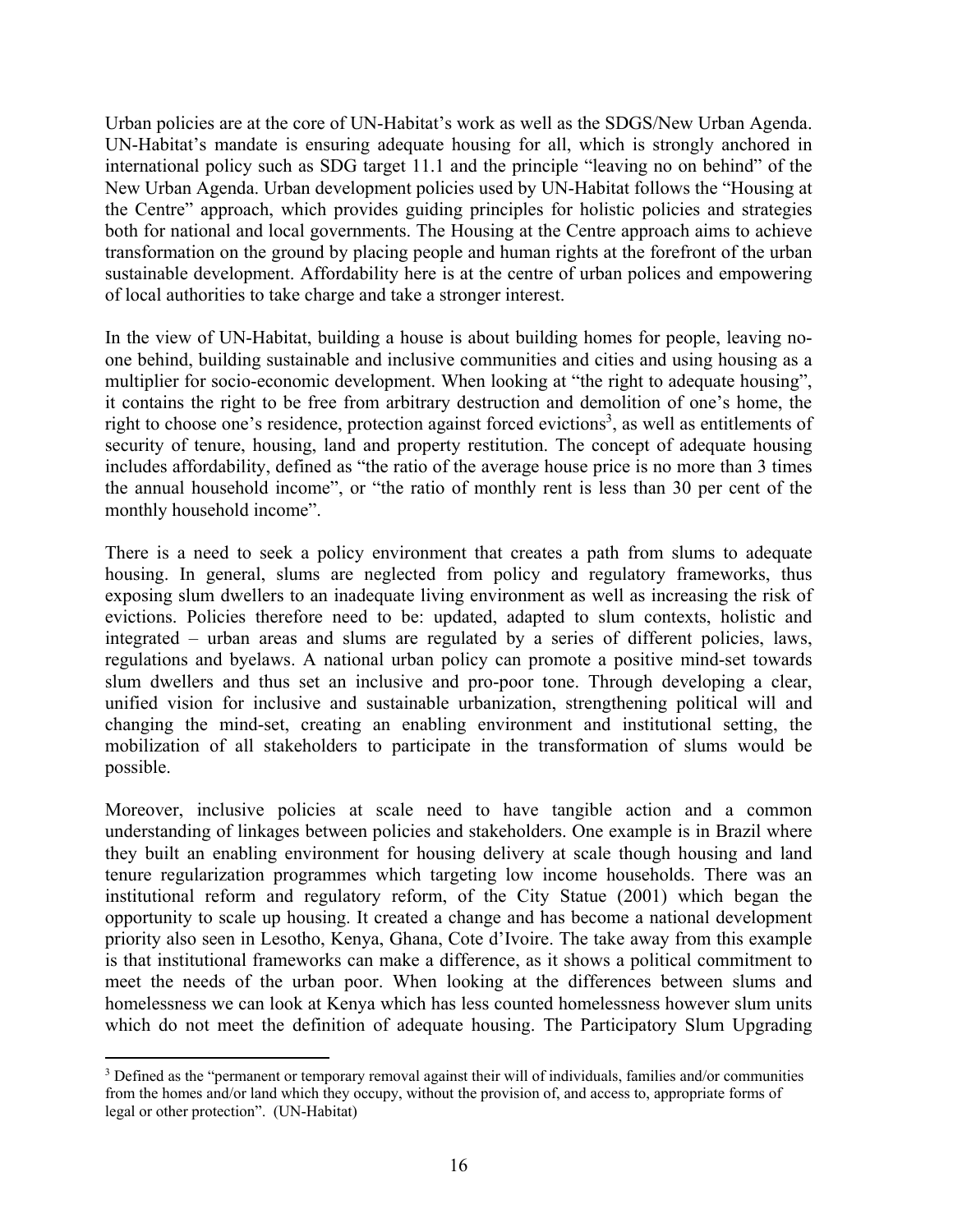Programme offers services to foster a mindset change for inclusive policies, integrated and coherent for enabling policy environment, are at the centre of housing and urban policies, provide alternatives to unlawful forced evictions, addresses the five slum deprivations, while strengthening governance frameworks, and mainstreams UN-Habitats principles for participatory slum upgrading in policies. Meanwhile, the UN-Habitat Global Housing Strategy supports countries in the formulation and implementation of their national housing profiles, policies and implementing strategies, providing regulatory framework analysis, a legal assessment tool.

### *Policies to promote affordable housing in OECD countries: gaps, challenges and lessons learned*

The OECD presented preliminary findings from ongoing OECD work on homelessness and affordable housing, which are being developed as part of an OECD-wide horizontal project on housing. The OECD has also developed the Affordable Housing Database (AHD) and will deliver a comprehensive Housing Strategy in late 2020.

Based on the data collected since 2014 through the OECD Questionnaire on Affordable and Social Housing (QuASH) sent to 50 countries<sup>4</sup>, the study found: 1) housing trends vary considerably across the OECD; 2) housing costs are high and have increased in recent years in many countries; 3) housing is the single-largest household expenditure on average, and has become less affordable, particularly for low-income households. Middle-income households, especially younger cohorts, face rising housing costs, and are finding it increasingly difficult to become homeowners.

Affordable housing has become a top policy concern for both governments and citizens, in particular for those 20-34 years of age. Low-income households are particularly overburdened by housing costs. In fifteen OECD countries, more than two out of five low-income owners with a mortgage spent more than 40 per cent of their disposable income on housing in 2016. The same share was reached for low-income households in private rental dwelling in thirteen OECD countries. Children are especially exposed to poor housing quality, as more than 1 in five children between  $0 - 17$  live in an overcrowded household in European OECD countries.

Homelessness affects a relatively small share of the population (less than 1 per cent in 2016) in OECD countries, but the absolute number of homeless people can be significant. In some countries, homelessness has been increasing over the past decades. The rates of people experiencing housing instability are much higher, ranging from 2 per cent to 25 per cent of the population. When looking at these surveys it is important to note that homelessness data are not comparable across countries, due to lack of common definition and different data collection methods of homelessness. This makes it difficult to make cross-country comparison and capture the full extent of homelessness. In addition, how homelessness is counted makes a difference in solutions and policies.

 $\overline{a}$ 

<sup>&</sup>lt;sup>4</sup> The questionnaire was sent to all 36 OECD members and additional countries with whom the OECD is engaged.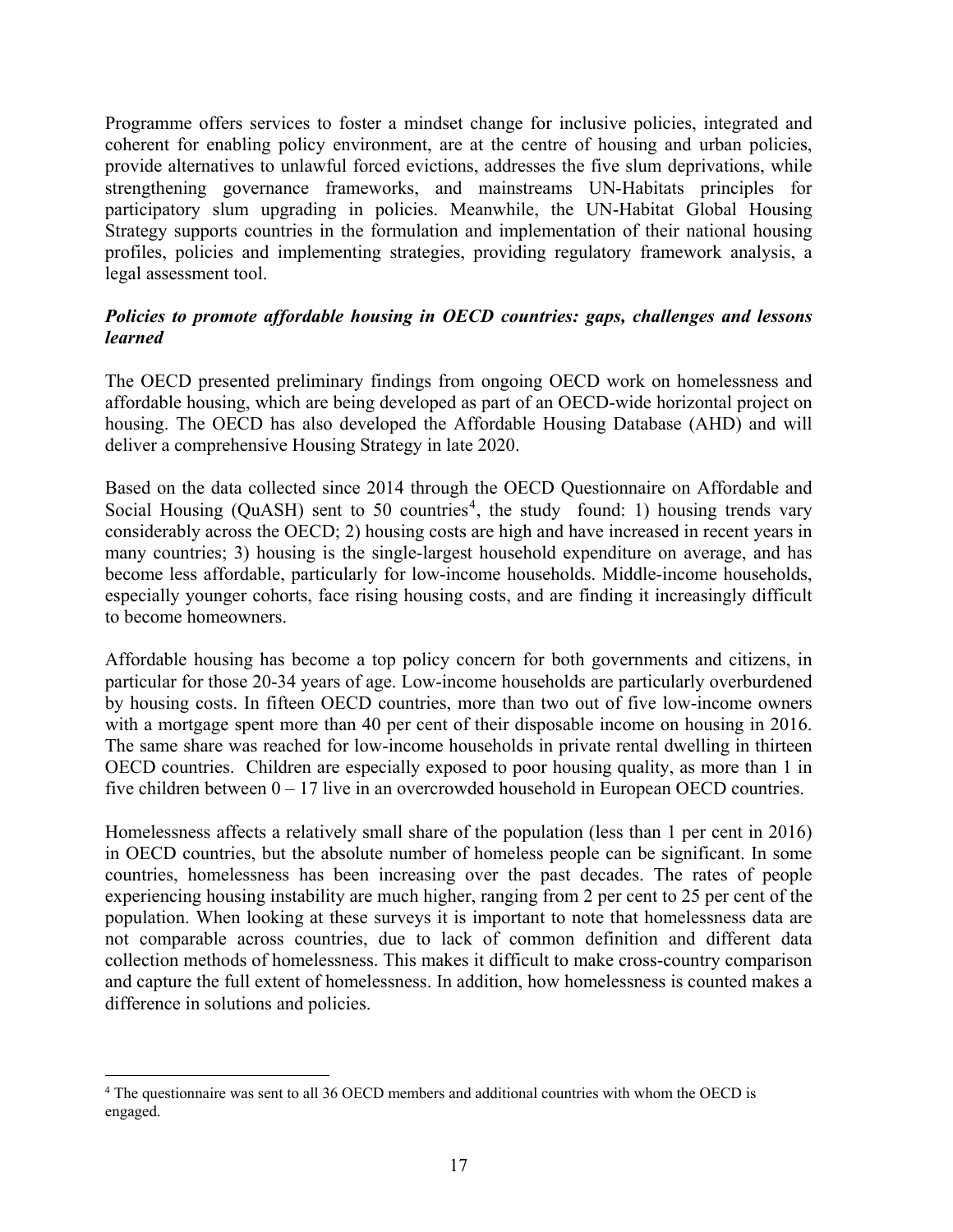The homeless population is heterogeneous and have become increasingly diverse in many countries, ranging from chronically to transitionally homeless and include not only single adult men, indigenous populations, people leaving institutional care, but also older adults, youth, LGBTQ youth, families with children and migrants.

The OCED is working with countries to address homelessness and affordable housing policies. In terms of affordable housing policies, most OECD countries provide support mainly through housing allowances and social rental housing. In most OECD countries, policies tend to be skewed towards home ownership. In many cases, these supports are not means-tested (households from all income brackets are eligible). In response to these findings, several preliminary policy considerations could be put forward: making public investment in housing more efficient (including by considering avenues for greater tenure neutrality); incentivizing housing construction overall (including affordable housing and social housing); improving the targeting of housing support to ensure that it benefits those who need it most; reforming rental regulations to strike a better balance between the rights of landlords and tenants; and reducing local barriers to affordable housing development.

# *Policies to promote affordable housing policies in Pakistan: challenges and lessons learned*

In the case of Pakistan, public housing is in far off locations, urban outskirts with minimal services. Therefore 70 per cent of people do incremental housing construction, where they occupy the lot then expand the house to make rental units. People construct their own style of houses and transform it to suit their needs, conducting business within their homes if they can. However, there are design issues that occur such as unregulated, unhygienic conditions, improper ventilation, drains inside house, wasted materials and a lack of open spaces. To solve this, an incremental housing appraisal has been presented to governments to be implemented through bylaws to finance a proportion of stages in incremental housing construction. The challenges in Pakistan to implement this appraisal are the huge housing backlog (8 million units), a fast-increasing population, failure to collect revenue as lowincome groups are not able to afford the cheapest housing unities and outdated policies (the first housing policy in 2001 is based on the 1998 census).

The recommendations based on the case study of Pakistan is to increase the supply of developed land, increase home ownership, promote a direct government role, increase the land supply on the peripheries of urban areas, tax relaxation, amendments to planning rules, increased density (vertical housing expansions), upgrade existing housing, promote microfinance for incremental housing construction and discourage speculations.

#### **Session 6: Social protection policies to address/prevent homelessness**

# *Social protection systems for all to prevent homelessness and facilitate access to adequate housing*

Social protection systems and measures for all, including floors (the implementation of which is a target of SDG 1) are essential to ensure that no one is left behind. They are fundamental to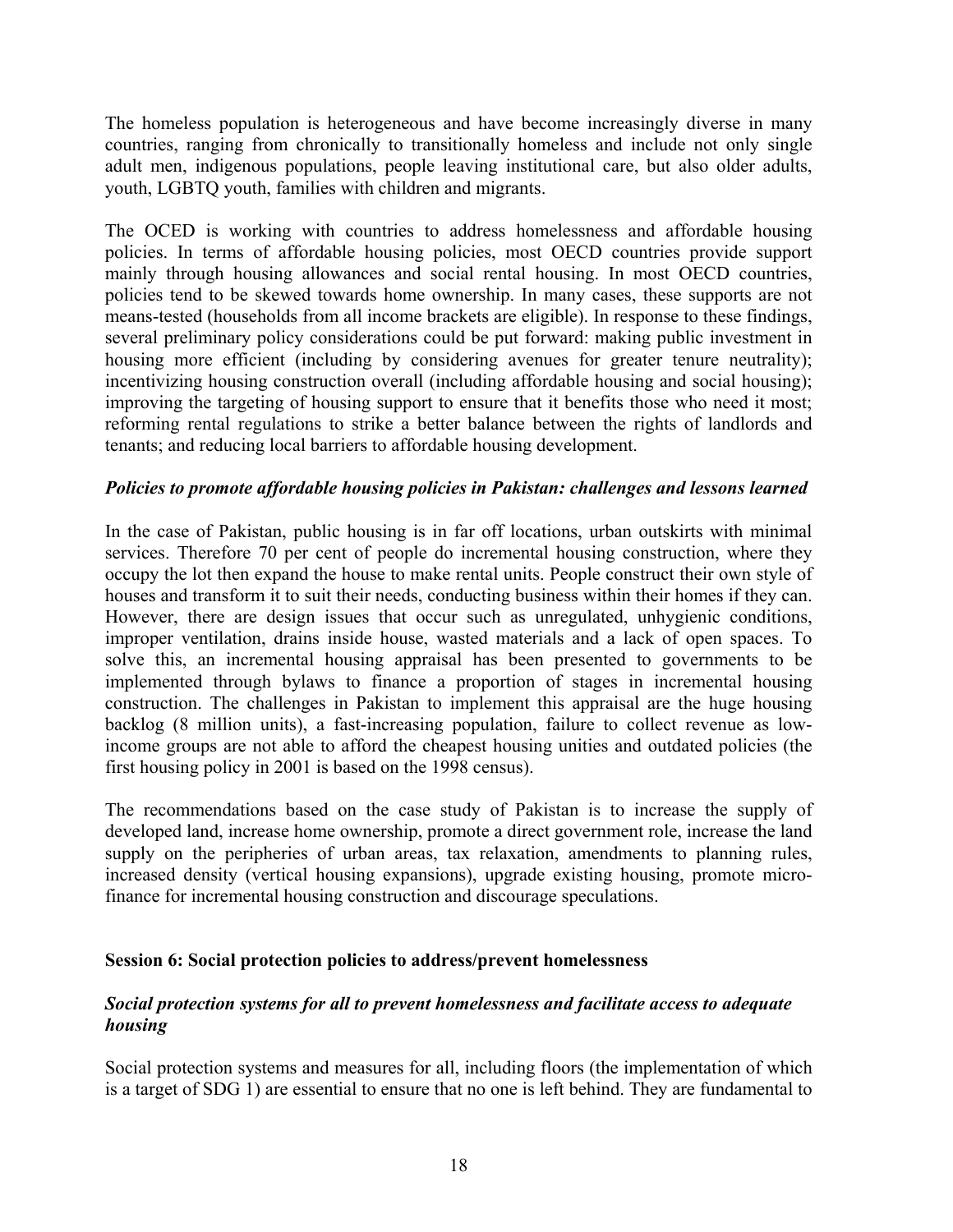prevent and reduce poverty across the life cycle. They include cash transfers for children, mothers with newborns, persons with disabilities, those poor or without jobs, and older persons. Therefore, they interconnect with several SDGs—3, 5, 6, 8, 10, 11 and 16.

Data show that the percentage of population living on less than \$3.2 per day is lower in countries where public social protection expenditure (including health) as percentage of GDP is higher. Similarly, the percentage of the urban population living in slums is lower in countries where the percentage of the total population that is covered by at least one social protection benefit ("effective coverage") is higher. Therefore, universal social protection systems, including floors, can prevent homelessness and facilitate access to adequate housing.

Social security and adequate housing are considered human rights, yet 55 per cent of the world's population (that is, 4 million people) are not covered by any social protection benefit and 23 per cent of the world's urban population live in slums. Coverage gaps are associated with underinvestment in social protection. In addition, austerity measures such as fiscal consolidation cuts, have forced countries to do narrow-targeting and eliminate schemes, which have had very negative impacts on vulnerable populations.

The objectives of leaving no one behind and creating and extending national social protection floors can be achieved through the joint efforts of the United Nations agencies, at different levels ("Working as One UN"), and the establishment of the Joint SDG Fund.

Strengthening social protection systems, including floors, to prevent homelessness and facilitate access to adequate housing require the following priority actions: 1) accelerate progress towards universal social protection; 2) accelerate progress towards universal health coverage; and 3) ensure policy coherence and coordination with other policy areas. The ways to achieve these actions are to: 1) take a rights-based approach; 2) ensure universal coverage, adequate benefits and comprehensive protection; and 3) put a particular emphasis on including excluded groups.

# *Finland's "Housing first" policy: designing and implementating with people having experienced homelessness*

In recent years, Finland has been the only country in Europe where homelessness has decreased thanks to its Housing First policy. In 2018, there were 5,482 homeless people in Finland, and 1,162 of them suffered from long term homelessness. There is almost no rough sleepers as most homeless people (65 per cent) sleep at friends or relatives. Thirty-nine per cent of Finland's homeless live in Helsinki.

Finland's Housing First policy is the result of a profound paradigm shift in Finnish homelessness policy, which led to a lease-based housing as a right, moved from a staircase model to "the right to your own door" model, converted shelters to supported housing units with no condition such as demand for sobriety, provided individually tailored support services in housing units, increased the supply of affordable rental housing, and provided preventive measures such as tenant advisory services.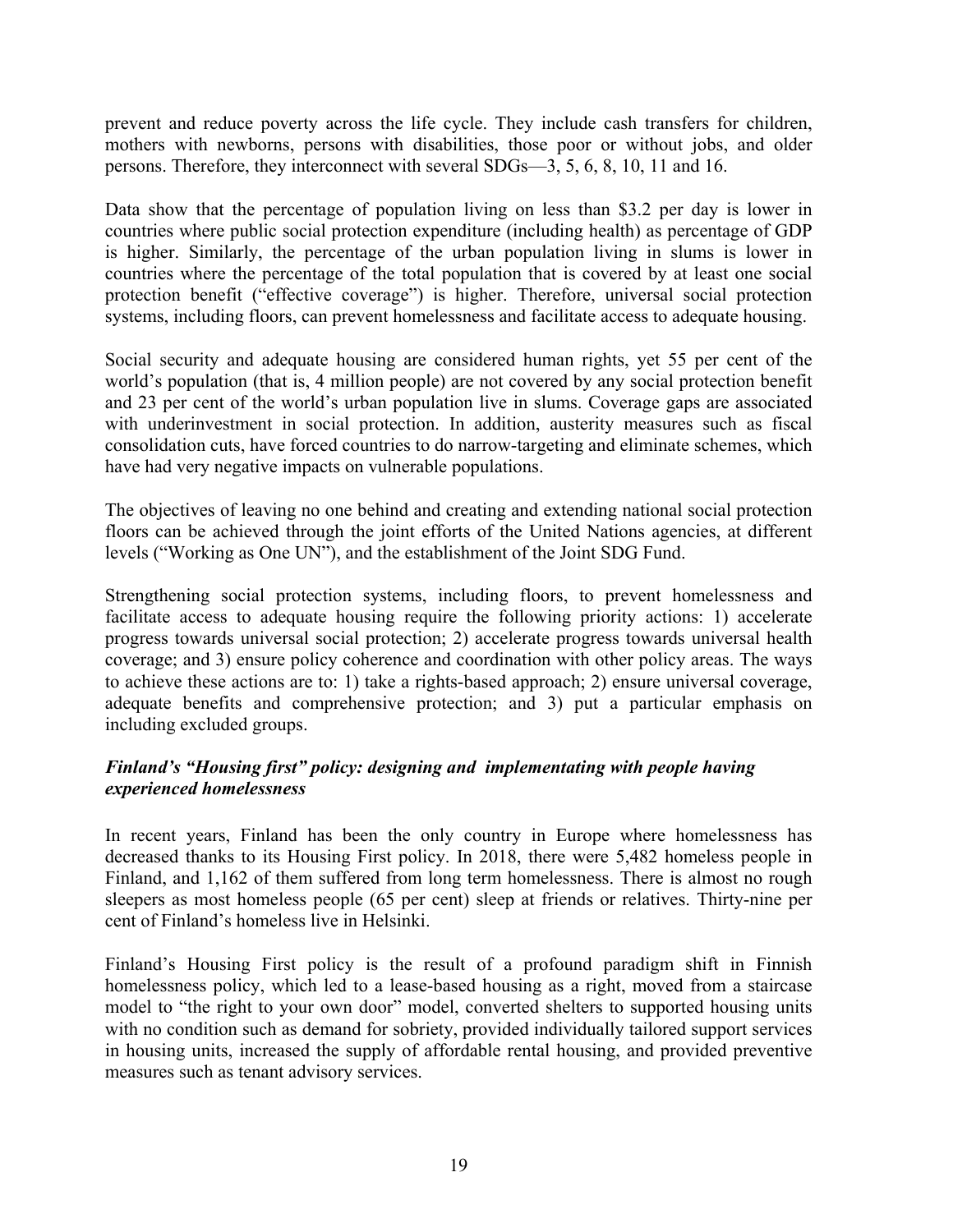The Housing First policy was successful because of: 1) a strong political commitment in the Government and the Ministry of Environment; 2) a collaborative effort, requiring strong commitment and tight cooperation from a variety of actors across sectors and levels; and 3) official (and financial) commitments from municipalities to adopt the new principle and reorganise their services accordingly.

The Housing First policy took a participatory and inclusive approach both in policy design and service provision with an aim to gather all relevant expertise and knowledge. For instance, changes in the service culture have been implemented: "from being a guard to being a companion, from behind the plexi-glass to playing PlayStation on the same couch".

In addition, people who experienced homelessness were made experts-by-experience—a means towards a variety of ends: cheaper and better-functioning services, more legitimate governance, as well as 'empowered' participants.

In practice, experts-by-experience have been invited to: 1) ministerial steering groups and committees; 2) evaluate existing homelessness services and housing units; 3) take part in steering groups of building / renovation projects and in service re-design (service co-creation); 4) provide peer support and service counselling for others in similar situations; and 5) do advocacy work via media or through creative / artistic means.

### *Addressing homelessness through public works programmes in South Africa*

Addressing homelessness remains one of the priority programmes of the South African government. The government has addressed the social problem of homelessness mainly through legislations and policies sustained by commitments and partnerships. Through its frontline public works agency, the Department of Human Settlement has delivered housing opportunities and units to a huge number of households and population that is equivalent to that of some medium size countries.

However, the housing programme is faced with some challenges that are material and human in nature. And despite the giant strides that have been made over the years in delivering over 3.3 million housing units and 4.8 million housing opportunities, many more houses are yet to be built as the population increases. There is a vicious, unending cycle of housing need in the country, which has to be addressed.

The following policy recommendations were made:

- 1) Sustenance and intensification of civic documentation issuance such as national identity document and birth certificate;
- 2) Extension of housing benefits right to the previously excluded population;
- 3) implementation of shelter rights for all citizens, including the mentally challenged in accordance with the 1996 Constitution;
- 4) Design of the National Housing Needs Register to accommodate housing succession information. This will entail a follow up on houses whose originally allotted owners are deceased to officially hand such houses over to next family member in succession and register them as such;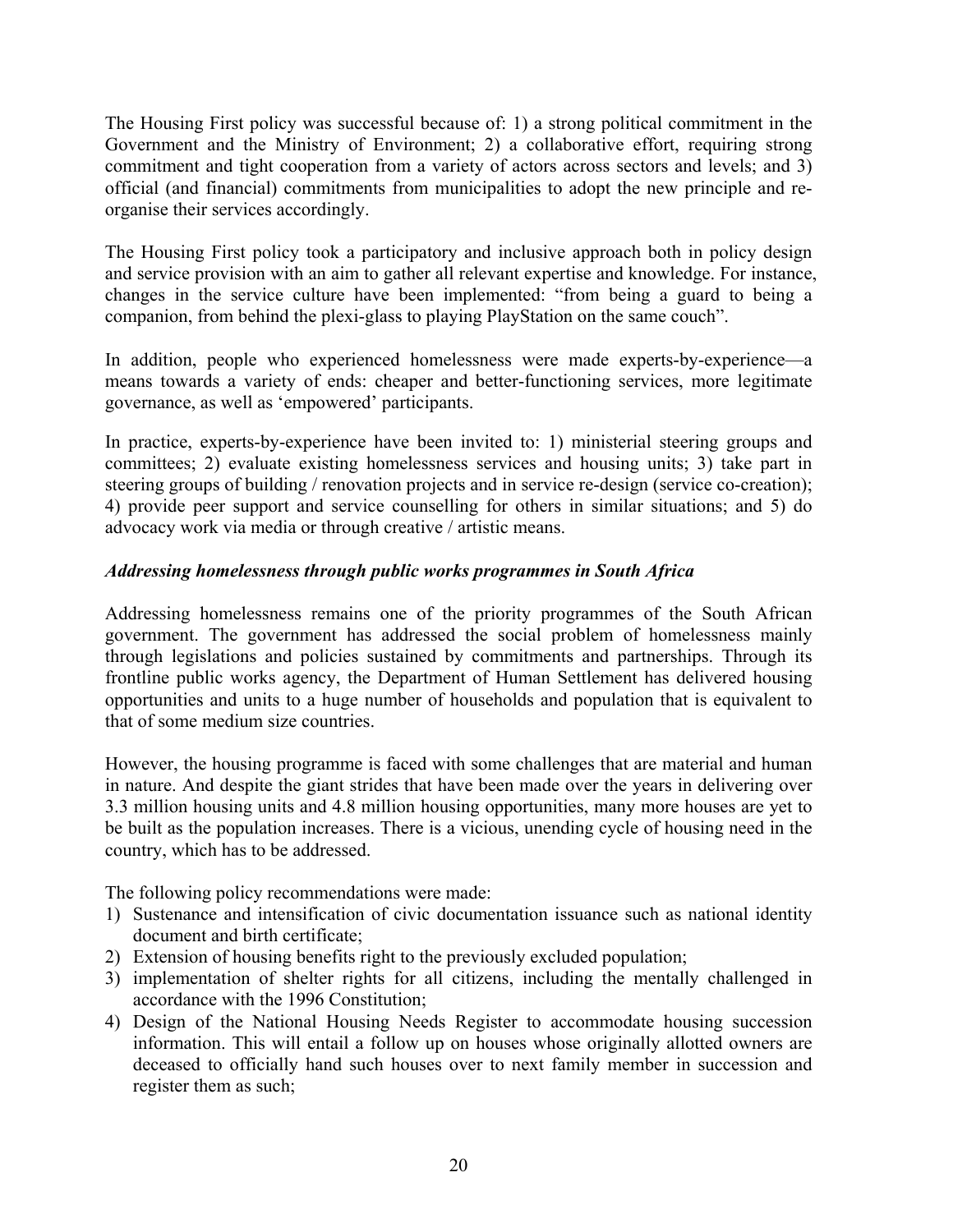- 5) Implementation of complete ban on sale or purchase RDP (freely acquired houses) and other types of houses;
- 6) Implementation of greater access to housing through compulsory employment policy on housing, as currently done with Medical Aid and pension benefits. Employers must provide houses for employees through rent-to-own etc.;
- 7) Extension of public housing to semi-rural areas to arrest the influx into urban areas to obtain houses;
- 8) Economic diversification and strengthening of rural economies should be made a priority in order to create jobs in the rural areas and limit rural urban migration;
- 9) Economic development in the country should be made more evenly distributed across provinces, municipalities and local authority areas. This will lead to more even distribution of economically active population, including those in housing need, which is perceived as more severe in some cities and provinces than in others; and
- 10) Application of the appropriate legislation to expropriate more land for the purpose of redistribution to the landless and building houses for the homeless.

### **Session 7: Policies to address challenges faced by specific groups**

#### *Policies to reduce homelessness among women and female-headed households*

The definition of homelessness presented was "people without proper accommodation", including people that are living in shelters or temporary accommodation. The main issues presented were the drivers of homelessness of female-headed households; how can we ensure access to affordable housing for women; and what policy measures can we provide for this group.

Policymakers should be aware that a large proportion of the homeless population are women and their children. Therefore, measures to address specific concerns of this group should be designed, based on the understanding of the driver of their homeless. For instance, due to a lack of or limited education, women are often unable to secure well-paid jobs when migrating to urban areas, and thus end up living in slums or in a constant danger of being evicted. Homeless women are often supporting children, which makes them even more vulnerable, as they lack access to enough food, healthcare, and particularly vulnerable to crime or sexual assault.

Women often become homelessness as a result of evictions and lack of land ownership. Similarly, widows without male children are often challenged by customary land law that does not allow them to retain land ownership, therefore are evicted and end up on the street. Moreover, credit facilities and finance are not available for the poorest, among them women.

In conclusion, special measures should be taken to address SDG 10 in order to reduce inequalities, which are the root causes of homelessness among groups in a vulnerable situation. Also, it is necessary to respect provisions and protocols that protect the rights of female- headed households, and to advocate for housing finance geared specially for women. Secondly, the issue of access to land and secure tenure should have an angle on femaleheaded households in order to ensure women's equal rights to inheritance, affordable housing,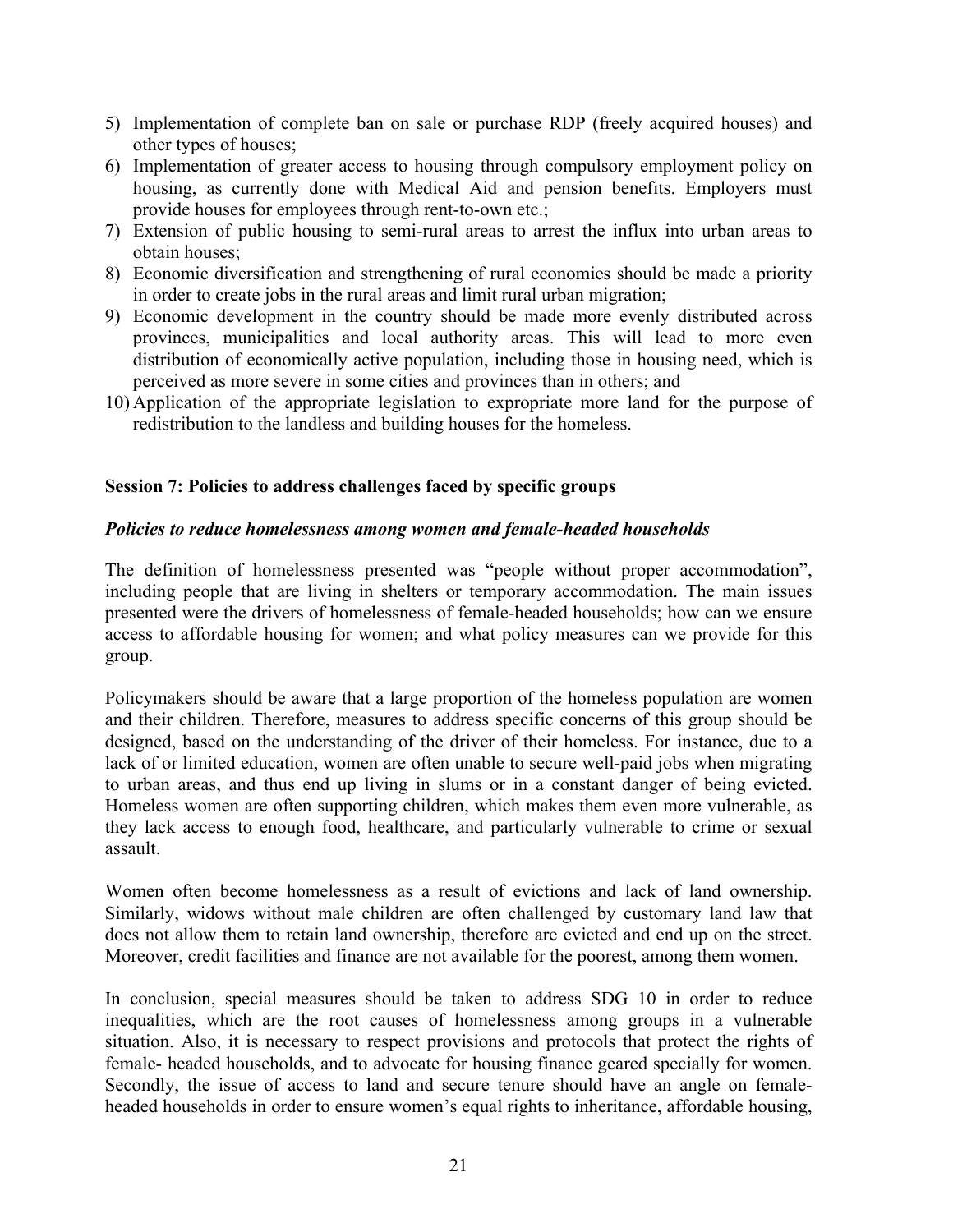and property rights. For example, the National Housing Policy in Nigeria states that the government has to ensure adequate housing for the poorest but does not state explicitly how to address challenges faced by women in the poorest sector. Last but not least, there should also be a policy that strengthens women's participation in decision-making processes and in government positions. In Africa, only 35 per cent of women occupy government and leadership positions.

#### *Policies to reduce homelessness among older persons and persons with disabilities*

HelpAge International works on the issue of homelessness with an angle on older people and their vulnerability and marginalization. The right to adequate housing therefore was addressed in the context of ageing urban populations. The right to adequate housing is a key component of the broader right to an adequate standard of living and the right to non-discrimination. Governments need to fulfill their commitments made in international frameworks, including the SDGs, the New Urban Agenda, and WHO recommendations regarding adequate housing in older age.

There is a significant gap in understanding the complexity around housing insecurity, even though half of older persons live in relative poverty and in poor living conditions. They are vulnerable due to poverty, lack of any form of social protection, including pension, lack of inheritance rights, elder abuse, migration and health issues. For example, most countries in Africa do not have universal pension. Older persons living in homeless often go through several problems linked to mental health, violence, neglect and separation from their countries, communicates, and families.

According to HelpAge, over 500 million older people globally live in cities, and is projected to increase to over 900 million by 2050. Older people also constitute a significant proportion of people living in informal settlements. The challenges faced by older urban residents are exacerbated by increasing incidence of climate and humanitarian emergencies impacting urban areas. Some of the measures undertaken to address these issues are being spearheaded by civil society organizations and the public sector, including the establishment of care centres.

Some examples of older people living in homeless were presented. For example, in New Delhi, with 11 million inhabitants in the city proper, about 150,000 residents are homeless with approximately 10,000 people living on the plains alongside the Yamuna river, many of which come from alienated and marginalized communities. While a few of homeless people are in older age, simply because their life expectancy is greatly reduced when living on the streets, a number of older persons live in destitution, relying on shelters. In Africa, residential homes for older people are not the norm, as they are usually cared by their families and communities. Yet, in Zimbabwe, a small category of older persons, often migrant workers with different nationalities and ethnic groups, live in such institutions.

In sum, older persons, especially for homeless older people, should be empowered, so that they can access to their rights/entitlements to live in affordable and adequate housing, while at the same time holding rights bearers accountable. Further, paralegal support needs to be provided to protect property rights for the older persons. Governments need to ensure the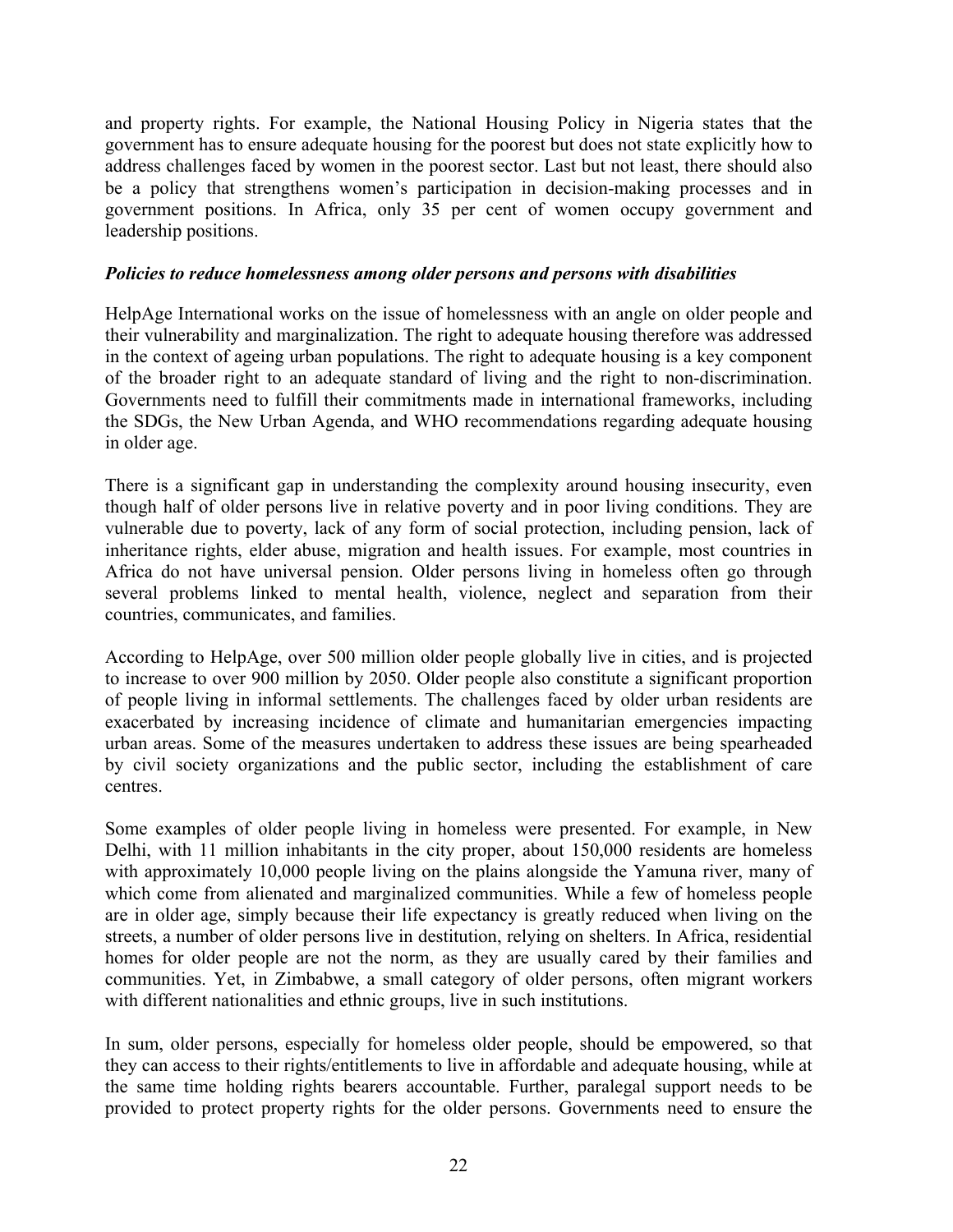provision of social housing designed for older age (adequate location, cultural adequacy, as well as considering universal design specially in bathrooms, kitchens, and common spaces), and sufficient universal social security to cover the cost of housing, as well as support the creation of communities of social connectedness. As a final message, we should understand older age as a heterogenous issue where the diversity of issues requires careful and holistic solutions.

#### *Human mobility in the context of climate change, natural disasters and conflict*

In 2018, heightened vulnerability and exposure to disasters and hazards resulted in 17.2 million people displaced, of which East Asia and the Pacific region accounted around 13 million. In sub-Saharan Africa, almost 2.6 million people were forced to flee their homes due to drought, cyclones and floods in 2018. At least 40 per cent of conflicts were linked to the contested control or use of natural resources, such as land, water, minerals or oil in the past 70 years. From 1998 to 2017, disaster-hit countries reported direct economic losses of \$2.9 trillion, of which climate-related disasters accounted for \$2.2 trillion.

Global agendas that are related to these issues include: 1) the Hugo Observatory on Environment, Migration and Climate Change, which includes sophisticated research that makes links between human mobility and environmental degradation; 2) the Sendai Framework for Disaster Risk Reduction, which provides a global framework to reduce the risk of disasters; 3) the SDGs; and the Paris Agreement on Climate Change, which includes the Warsaw Mechanism on Loss and Damage. Besides this, the Global Compact for Safe Orderly and Regular Migration clearly identifies the slow onset environmental degradation, natural disasters and climate change as drivers of contemporary migration. The Platform on Disaster Displacement aims to forge consensus on the rights and protection needs of people displaced in the context of disasters and climate change.

From a Human Rights perspective, it is clear that States and other duty-bearers have responsibilities to address the human mobility challenges created by climate change. The dignity, safety, and human rights of migrants should be ensured in the context of climate change. There is a need to raise awareness on the risks and trends and enhance national and local capacities in climate change adaptation and disaster risk reduction. Tools and knowledge should be provided to local governments and communities to improve forecasting, early-warning systems, identification and assessment of natural hazard risks, and to develop disaster preparedness plans. International cooperation should be strengthened to address existing weaknesses that hinder effective responses, such as, poor institutional capacity, high level of poverty, poor data and limited modeling of climate change impacts at the local scale. Moreover, a data sharing protocol should be adopted to better inform governments to take integrated decisions towards protecting vulnerable groups against climate change and preventing the poorest from being evicted and becoming homeless.

# *Policies to assist homeless, orphaned and other vulnerable children and youth*

There are numerous and multifaceted reasons that affect the ability of families to care for their children. Until more robust infrastructure and systems are created to support orphaned and vulnerable children, the institutions remain a "necessary evil".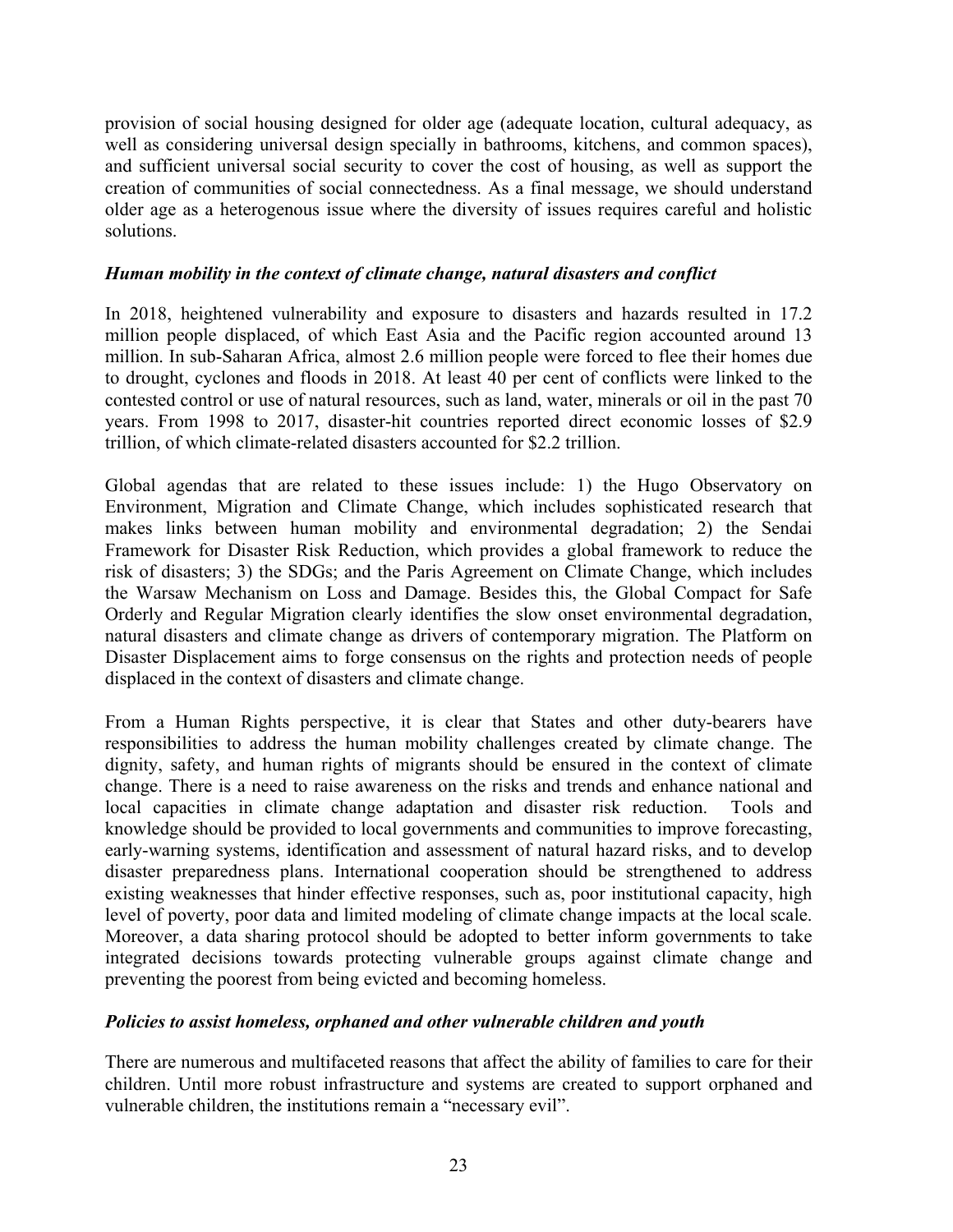Some recommendations to address the issue include extending existing poverty reduction strategies, such as cash transfers (CT) programmes to orphaned and vulnerable children (OVC) to all poor households to support families to cope with the vulnerability and to encourage fostering of OVC within families and communities. In Kenya the CT-OVC programme started in 2004 with support from UNICEF to give financial assistance to households dealing with OVC. Evidence shows that cash transfers encourages school attendance, better nutrition, and health, and thus a reduction of homeless children and reduction of child labour.

Recommendations also included the urgent need to extend caring in households for vulnerable children and youth. This includes through the development of social welfare programmes and direct assistance children and youth of safe places to live, food, and free accessible medical healthcare to improve their standards of living and reducing their risk of being homelessness.

#### **Session 8: Policy recommendations**

UN-DESA presented the main policy recommendations emanating from the different sessions of the Expert Group meeting. Based on this, the participants were divided into three working groups to discuss and make further policy recommendations about: 1) definition of homelessness; 2) affordable housing policies; and 3) social protection policies.

It was stressed that the lack of housing plays an important role in pushing people into homelessness so that affordable housing policies are needed and necessary to fight against homelessness. Structural causes of homelessness such as poverty, lack of decent work, inequality, and inequality play equally important roles so that social protection measures, including floors, for all are also needed to make sure no one is left behind.

#### **DRAFT POLICY RECOMMENDATIONS**

#### **Definition of homelessness**

There has been a significant increase in the numbers of people living in homelessness in many countries in the past seven years. However, as each country defines homeless differently (the methods of data collection also vary), it is difficult to make a cross-country comparison.

This stems from the lack of a universal definition of "homelessness". A common definition of homelessness is necessary to move this agenda forward. Data on, and measurement of, homelessness are vital to address homelessness, as it enables evidence-based analysis and policymaking at the national and local levels.

Data and National Surveys can contribute to the creation of the national policy for the homeless population to address social problems and provide access for homeless people to social security benefits, social assistance and income transfer programmes.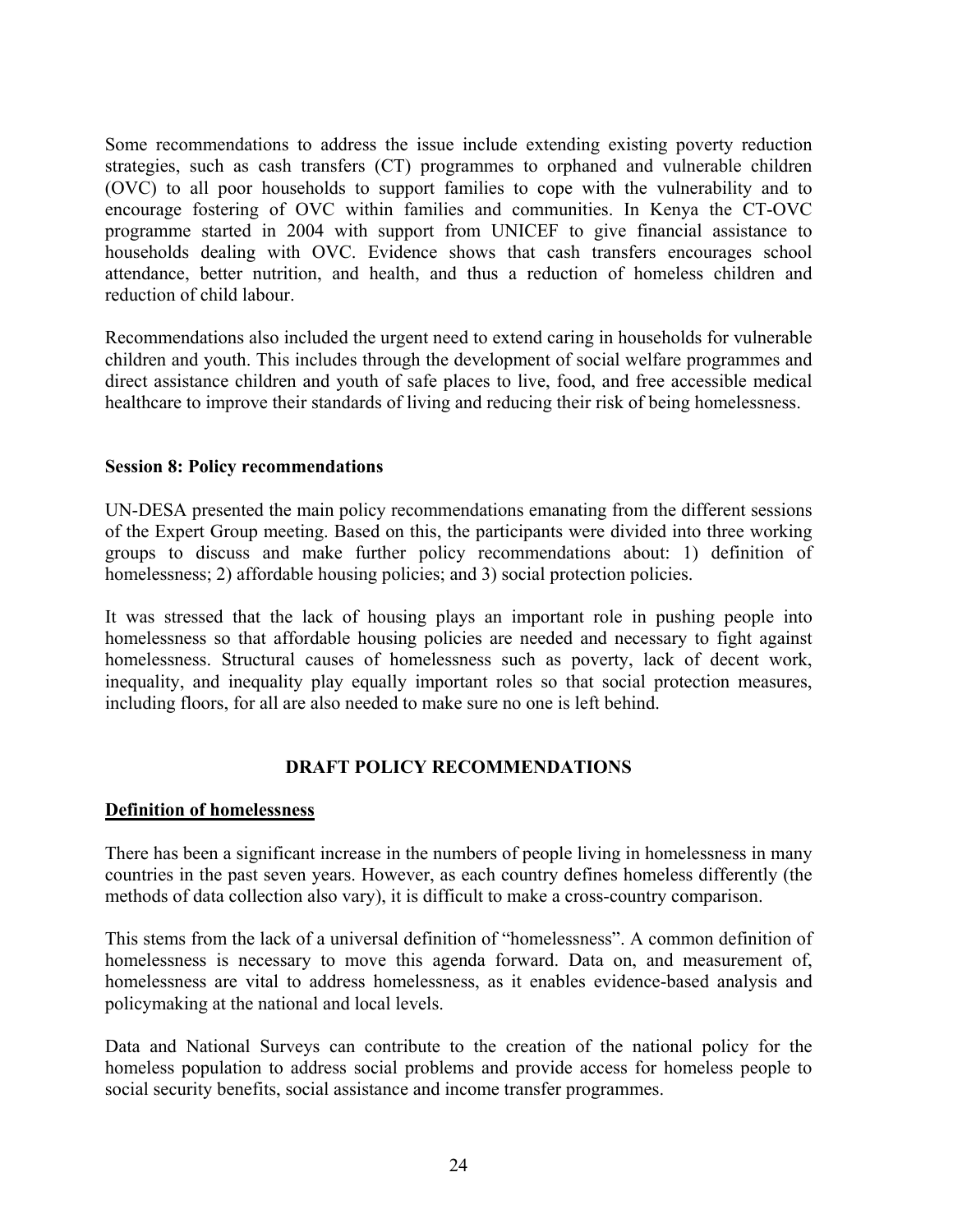The definition of homelessness should also be linked to the SDGs and measurable. (i.e. 1.6 billion live in inadequate housing conditions, 22 million displaced in average per year due to climate related events). Addressing homelessness should be framed within the 2030 Agenda, in particular with the overarching principle of "no one should be left behind" and to "reach furthest behind first".

The definition of homelessness should:

- **Be Inclusive**: looking at the social, physical and security domain and making sure that no one is left behind. It should capture: people without accommodation; people living in temporary or crisis accommodation; people living in severely inadequate and insecure accommodation; people who lack access to affordable housing.
- **Be politically sensitive**: differentiating among degrees and types of homelessness, given that no homelessness is acceptable. The definition should take into consideration complexity, recognizing that homelessness can be extremely diverse and takes different forms across countries since the socioeconomic context of a country significantly affects the type and characteristics of homelessness
- **Be seen as a societal failure** rather than just individual. It is a human rights issue. It's the result of structural inequality and discrimination towards those who are denied of their rights to adequate housing. It requires a change in socio-economic systems that produce inequality to provide effective solution to homelessness.

The Expert Group proposed the following definition:

### *"Homelessness is a condition where a person or household lacks habitable space with security of tenure, rights and ability to enjoy social relations, including safety. Homelessness is a manifestation of extreme poverty and a failure of multiple systems and human rights"*

In order to effectively address homelessness, it needs to be addressed from the following three domains: Security (security of tenure, exclusive occupation and affordability); Physical (durability, protection from weather, etc.): and Human (ability to enjoy social relations privacy and safety, etc.)

In defining homeless, it could include the following four categories of people:

- 1) *People living on the streets or other open spaces* (people sleeping in their cars and other forms of transport; pavement dwellers);
- 2) *People living in temporary or crisis accommodation* (people staying in night shelters, people living in homeless hostels and other types of temporary accommodation for homeless, women and children living in refuges for those fleeing domestic violence, people living in camps provided for internally displaced persons, people living in camps or reception centers/temporary accommodation for asylum seekers);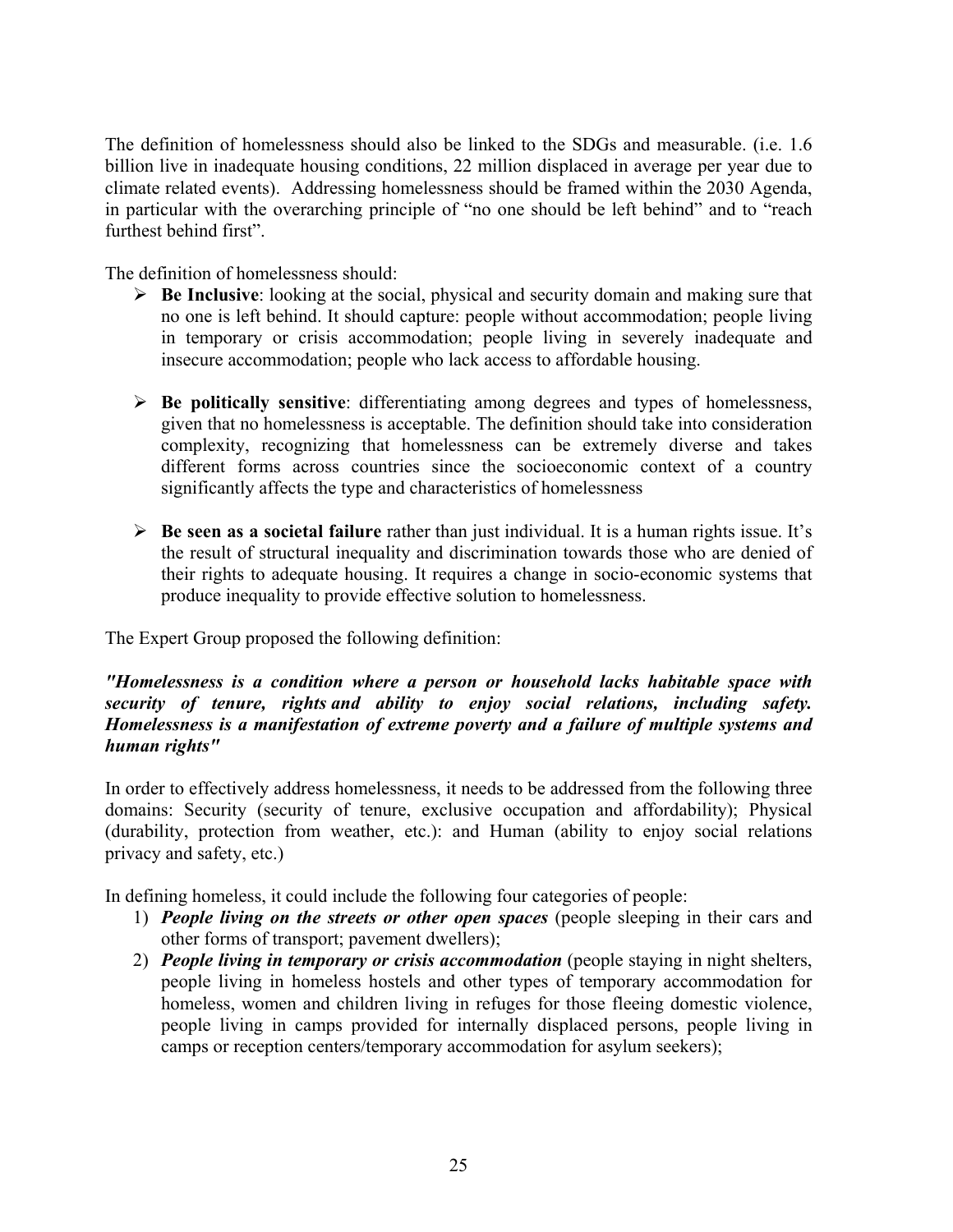- 3) *People living in severely inadequate and insecure accommodation* (people living in extremely overcrowded conditions, people living in non-conventional buildings and temporary structures, including those living in slums/informal settlements)
- 4) *People lack access to affordable housing* (people sharing with friends and relatives on a temporary basis, people living in cheap hotels, bed and breakfasts and similar)

# **Drivers of homelessness**

Homelessness is a complex issue, sitting at the intersection of, among others, public health, housing affordability, domestic violence, mental illness, substance misuse, urbanization, racial and gender discrimination, unemployment.

Addressing the structural causes of homelessness is critical, as they are the main drivers of homelessness. Homelessness should be viewed as a violation of human rights (the right to adequate housing)

Drivers of homelessness identified are:

- Structural: Poverty, inequality, un- and under-employment, insecure and vulnerable jobs, ill-health or disabilities, discrimination and social exclusion, lack of affordable housing, the commoditization of housing, forced eviction, urbanization, rural-urban migration, displacement due to national disasters, extreme weathers, conflict
- Personal or family circumstances: mental health, domestic violence, relation breakups, substance misuse

Three tier approach:

- 1. Close the taps (prevent people become homeless)
- 2. Remove the overflow (provide support to homeless people)
- 3. Drain the bathtub (address root causes)

# **Housing vs poverty eradication policies to address homelessness**

Housing has become a political issue and has contributed to putting homelessness on the map. Housing is essential to ending homelessness, but housing alone is not sufficient. Tackling homelessness requires a multi-disciplinary approach, involving combatting discrimination, social exclusion, poverty, inequalities, the financialization of housing that leads to vacant property, etc.

There must be a clarification what we mean by 'housing', "adequate housing' and "affordable housing". Also, it should be noted that "homeless" is not the same as "housless". The right to adequate housing is recognized and enshrined within broader international human rights legislation. Affordability is a key criterion of the adequacy of housing. In Habitat, the term "Housing" already incorporates social dimensions, as demonstrated as a slogan "Not Just A Roof". Homelessess isn't all about the availability of housing but involves other factors that enable people to lead a safe and decent life without discrimination.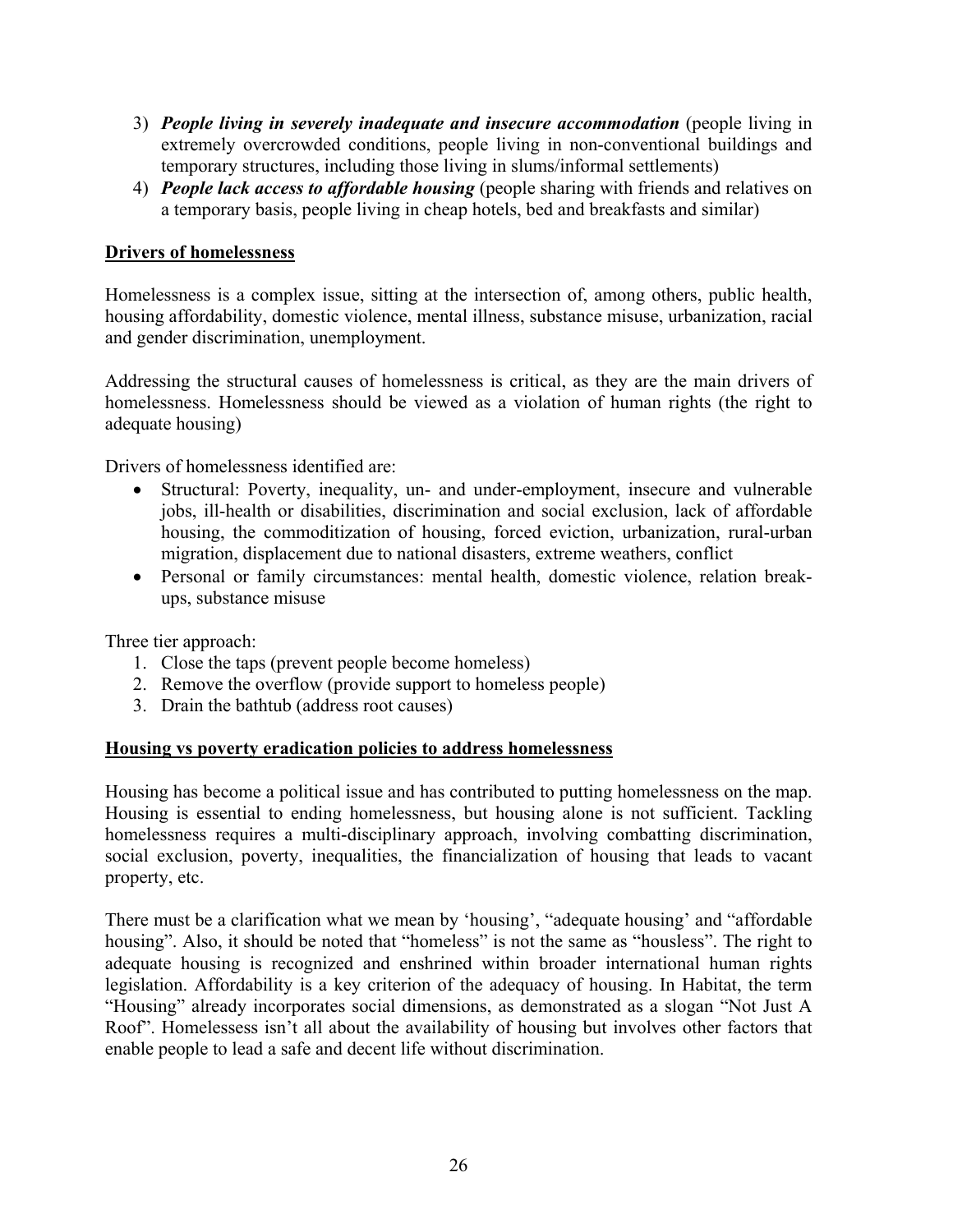There are policies and programmes to support/deliver affordable housing in countries across the world. However, given that homeless people are, in most situations, the poorest in any society, affordable housing policies and projects are not reaching this group. Many low-cost housings are, simply, not affordable for the very poorest, due to high purchase costs, unavailability or inadequate terms of financing, lack of regular, formal employment, lack of payment flexibility, high interest rates or minimum acceptable income level, which discourage or disenfranchise the poorest. In other cases, affordable housing for low-cost groups are built in peripheral areas of the city, which requires additional costs for transport, local taxes and utility charges. For these reasons, for many homeless people, income is the highest priority, not adequate housing.

The urban poor in the world already construct their own housing, but it is informal and, by UN-Habitat's criteria, inadequate. This problem cannot be addressed by providing for them adequate housing which is unaffordable.

### **Policy recommendations:**

#### The 2030 Agenda and UN Human rights instruments/legal framework

- $\triangleright$  Fully recognize the commitments made to achieve the goals of the 2030 Agenda, in particular the overarching objective of "leave no one behind" and "reach furthest behind first", and SDG 1.3 and SDG 11.1, and other related SDG Goals, and the Universal Declaration of Human Rights, and Convention on the Right of the Child; Convention on the Elimination of All forms of Discrimination against Women (CEDAW) among others.
- Focusing on people living in homelessness requires addressing various SDGs and commitment to "Leave no one behind"
	- SDG1: End poverty in all its forms everywhere
	- $\bullet$  SDG 2: End hunger
	- SDG 3: Ensure healthy lives and promote well-beings for all
	- SDG 4: Ensure equitable quality education and promote life-long learning opportunities for all
	- SDG 5: Achieve gender equality and empower all women and girls
	- SDG 6: Ensure.... Safe drinking water and adequate sanitation for all
	- SDG7: Ensure access to affordable energy
	- SDG 8: Access to decent work for all
	- SDG10: Reduce inequality
	- SDG 11: Make cities and human settlements inclusive, safe, resilient and sustainable
	- SDG16: Promote peaceful and inclusive societies for sustainable development, provide access to justice for all and build effective, accountable and inclusive institutions at all levels
	- SDG17: Strengthen the means of implementation and revitalize the Global Partnership for Sustainable Development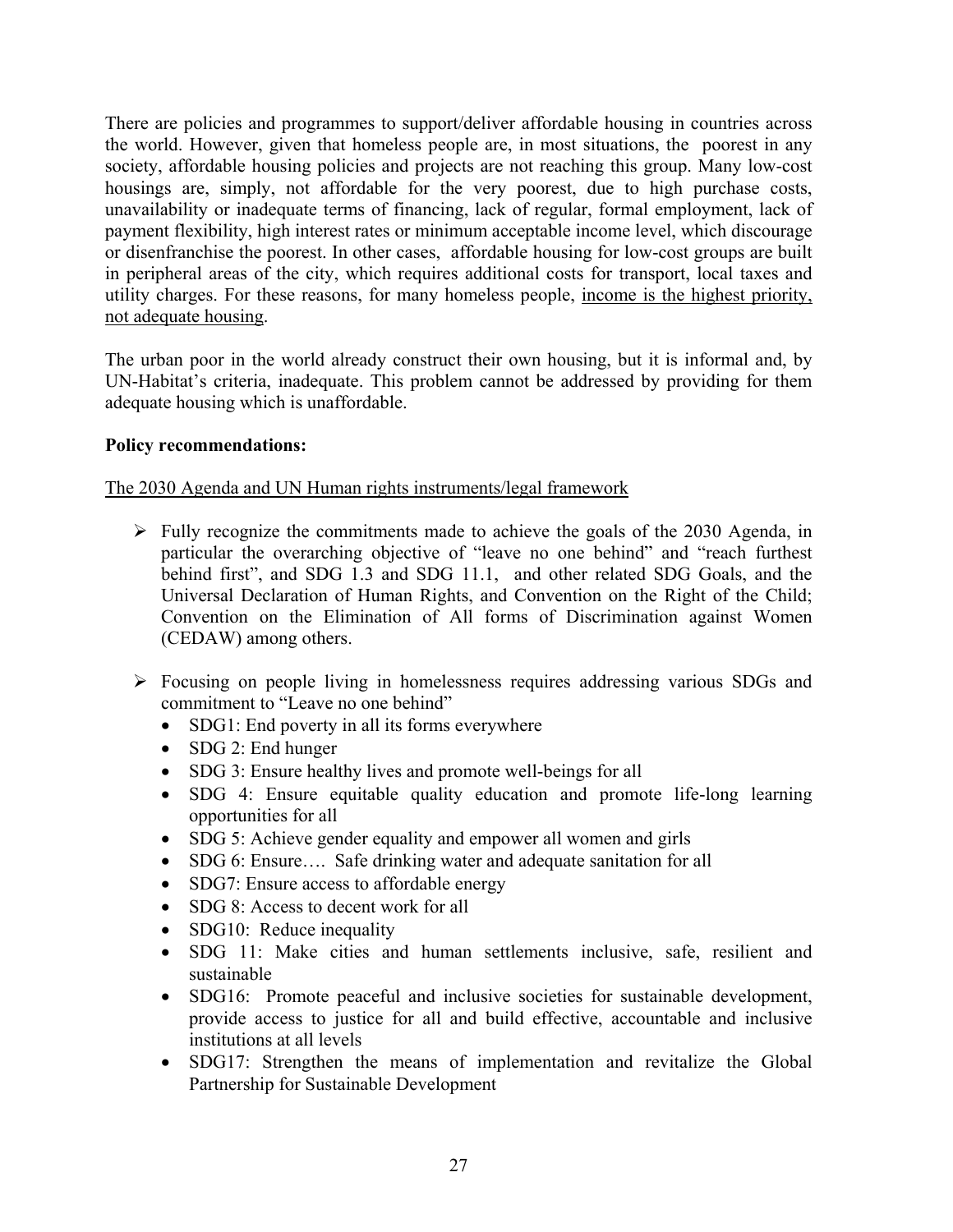Definition and measurement of homelessness

- Define homelessness as a first step to address it, taking into consideration the degree and different categories of homelessness. It should capture:
	- People living on the streets or other open spaces (temporarily or cyclically)  $\rightarrow$  The extreme poor, street children, etc.
	- People living in temporary or crisis accommodation (e.g. shelters)  $\rightarrow$  Women and children escaping from DV, IDPs, those displaced by natural disasters, climate change, etc.
	- People living in severely inadequate and insecure accommodation  $\rightarrow$  People living in slums/informal settlements, etc.
	- People who lack access to affordable housing  $\rightarrow$  People who are evicted, people living with friends and relatives on a temporary basis, etc.
- $\triangleright$  Develop concrete strategies/different types of interventions for each category;
	- Human rights violation: Everyone has a right to lead a decent life with dignity: Recognize the "right to adequate housing" – effective monitoring (enforcement and access to legal remedies) and eliminate the practice of "Forced eviction";
	- Equal access to opportunities and public services, in particular education, healthcare and early childhood nutrition
	- Combat discrimination: eliminate or amend discriminatory laws, protect the rights of tenants, access to justice
	- Policy interventions at all levels: national, federal, local and community levels.
	- Role of women to prevent, address and move out of homelessness break intergenerational transmission of poverty and homelessness
- Define global street homelessness and regularly measure street homelessness through point-in-time counts or real-time data where it is available
- $\triangleright$  Actively collect disaggregated data on homelessness, specifically in relation to family homelessness, women and children
- $\triangleright$  Build capacity of relevant institutions to collect and assimilate data

# Addressing the root causes of homelessness

- Member states are encouraged to develop concrete strategies (social, cultural, economic) and specific interventions to address all categories of homelessness, while implementing existing frameworks and instruments related to homelessness.
- $\triangleright$  To effectively address homelessness, the three-tiers approach should be applied; 1) prevent people become homeless; 2) provide support to homeless people; and 3) address its root causes.
- $\triangleright$  The structural causes of homelessness to be addressed include: poverty, inequality, ununder employment, insecure and vulnerable jobs, ill-health or disabilities,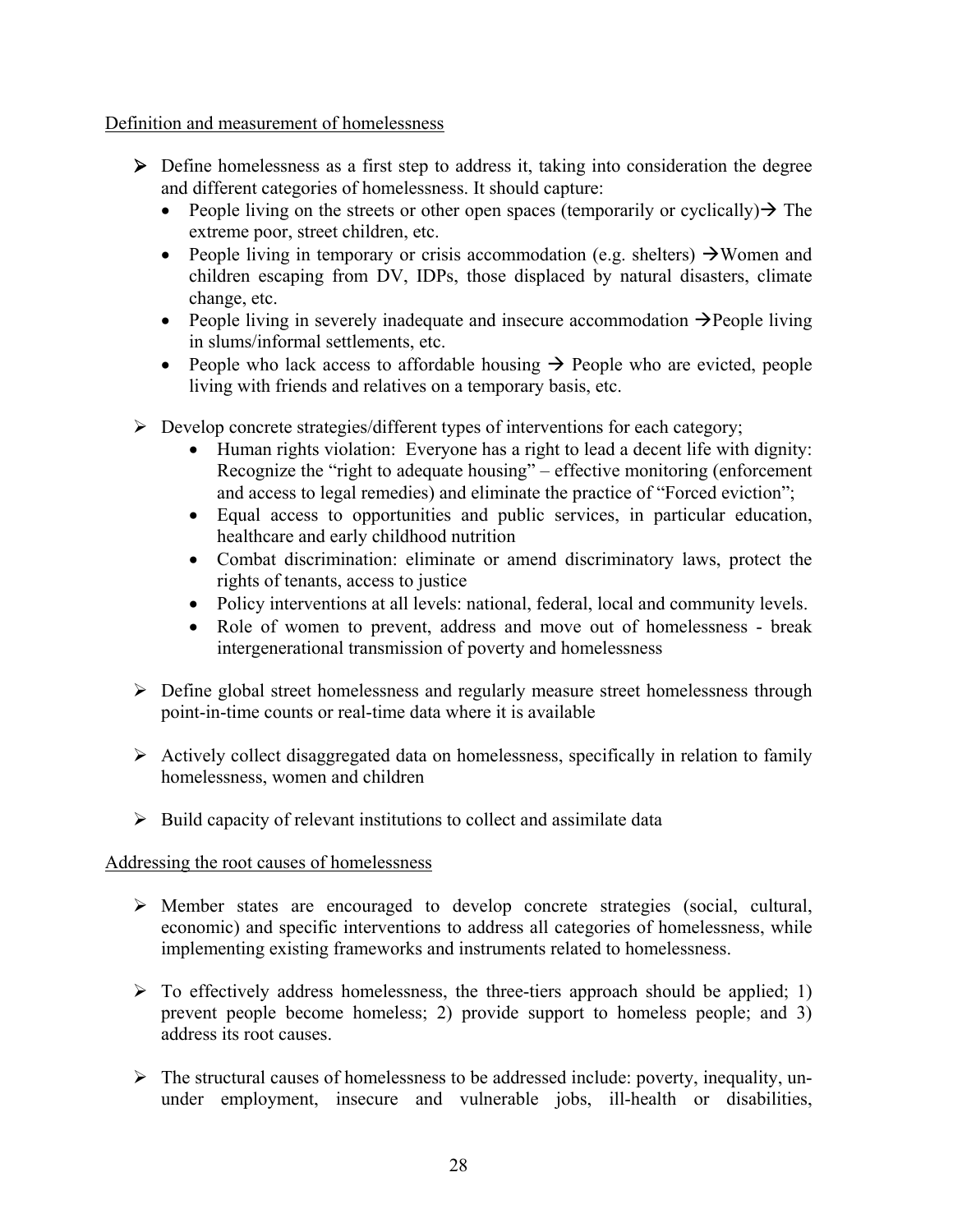discrimination and social exclusion, forced eviction, rural-urban migration, lack of affordable/adequate housing. At the same time, personal and family circumstances, such as mental health, domestic violence, relation break-ups and substance misuse, etc. need to be tackled.

- $\triangleright$  To empower the participation of people living in different categories of homelessness, all policies should involve and hear the voices of those living in homelessness
- $\triangleright$  Build strong partnerships between state and non-state actors at all levels.

# Affordable housing policies to address homelessness

- $\triangleright$  Recognize the diversity of the homeless population and their specific housing needs within their cultural context, and promote equal access to affordable housing
- $\triangleright$  Clear understanding of levels of affordability, particularly, what constitutes affordability for the lowest income households in the specific country context. (Affordability must also include the full cost of occupying, including transportation costs, infrastructure costs, utility costs, etc.)
- $\triangleright$  Create enabling strategies, including:
	- a. Consider a range of tenures (e.g. rent to buy, co-ownership) and flexibility of payment systems to accommodate insecure income and transition between tenures
	- b. Support the upgrading and self-provision of secure and affordable housing by the homeless people, including through ensuring the availability of affordable land, in appropriate locations, for individuals and co-operatives
	- c. Consider institutional arrangement and 'light touch' 'pro-poor' regulatory framework that are supportive of homeless people (reduce administrative costs, streamline procedures, etc.)
	- d. Develop financial systems for low-income households (e.g. flexible low rate housing finance) that allows them to establish credit worthiness
- $\triangleright$  Develop a clear vision for inclusive sustainable urbanization and implement Housing Led Initiatives, recognizing the right to housing. Address/eliminate "forced eviction"
- $\triangleright$  Local governments should invest in public space, with the engagement of local communities, as it serves as part of home for poor and marginalized communities and people. Public spaces can help them voice grievances, including police brutality.
- $\triangleright$  Increase housing affordability by:
	- Incentivizing construction overall, including affordable housing, social housing, incremental housing
	- **Targeted housing support and microfinance**
	- Reforms to rental regulations
	- Reducing local barriers to affordable housing development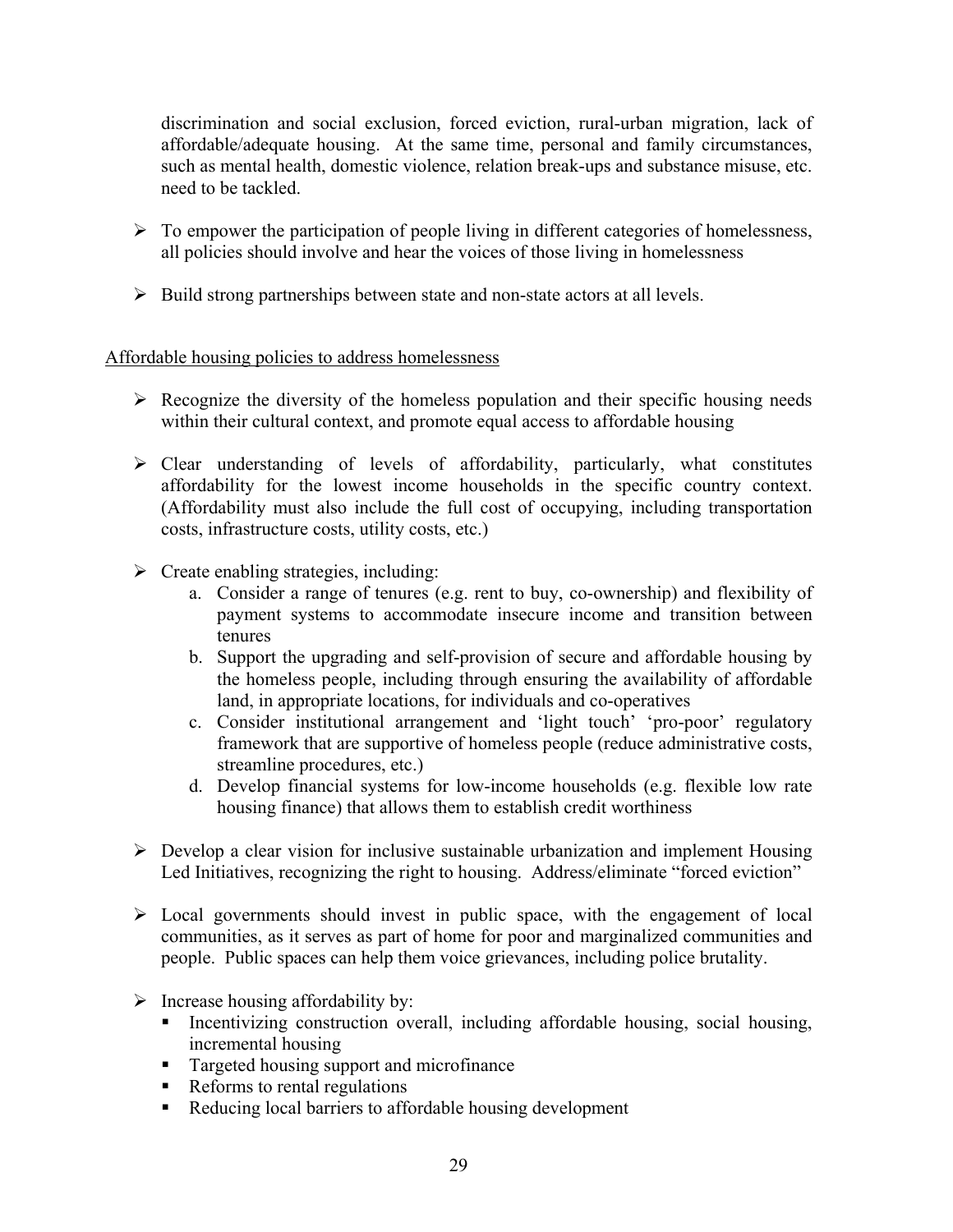- $\triangleright$  Expand local government support for the development of affordable family –sized housing and pursue greater tenancy neutrality, ensuring more uniformity in landlordtenant code and disincentivizing the use of courts for collection of past-due rent to not encourage evictions.
- $\triangleright$  Promote national policies that finance, promote and invest in public- private partnership (PPP), in accordance with UN Guidelines for responsible business practices, and public-civil society partnerships with organizations currently servicing for the homeless population.
- $\triangleright$  Make the legal court less landlord friendly. Follow a due process (not always the court) to deal with people who cannot pay their rents or mortgages.
- $\triangleright$  Sustenance and intensification of civil documentation issuance (national identity document, birth certificates, etc.)
- $\triangleright$  Address and prevent the commodification/financialization of housing

### Social policies (including social protection) to address homelessness

- $\triangleright$  Strengthen national social protection policies and systems and expand the coverage of social protection measures to all, including people living in homelessness. Such policies and programmes enable women, children, older persons, persons with disabilities, indigenous peoples and the family living in extreme poverty to break the vicious cycle of intergenerational poverty and reduce inequalities.
- $\triangleright$  Investing in social protection floors and basic/social services, in particular, universal access to education and universal health coverage can prevent homelessness.
- $\triangleright$  Invest in cash transfer programmes, which have proven to be effective to support families cope with vulnerability, encourage fostering and retention of orphans and vulnerable children (OVC), increase school attendance and future outlook of children and adolescents, improve health and nutrition, and reduce child labor.
- $\triangleright$  Provide social housing with support services for families to address the trauma of homelessness to break the cycle of generational homelessness
- $\triangleright$  Address family homelessness, including through gender sensitive policies and resource allocation that meet the unique needs of women and children.
- $\triangleright$  Promote decent work for all, and address low wage, insecure, vulnerable jobs in the informal sector, which often lead to homelessness
- Empower people living in homeless situations, including children, adolescents, young people, older persons, persons with disabilities, indigenous people, and those displaced